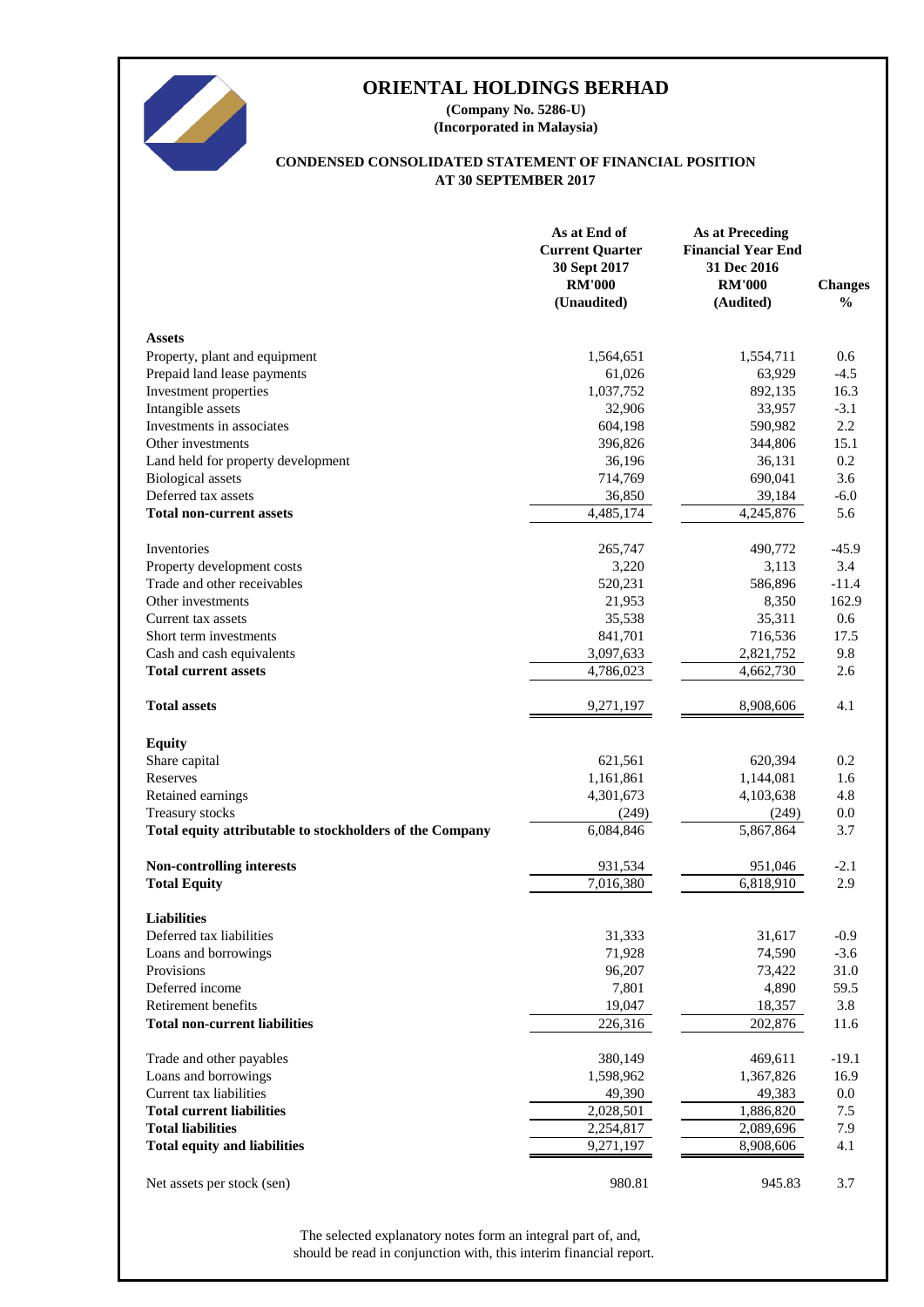$\mathbb Z$ 

**(Company No. 5286-U) (Incorporated in Malaysia)**

# **CONDENSED CONSOLIDATED STATEMENT OF PROFIT OR LOSS AND OTHER COMPREHENSIVE INCOME FOR THE PERIOD ENDED 30 SEPTEMBER 2017**

|                                                                                                | <b>Individual Quarter</b><br><b>Cumulative Quarters</b>                    |                                                                              |                                 |                                                                                                       |                                                                                                         |                        |
|------------------------------------------------------------------------------------------------|----------------------------------------------------------------------------|------------------------------------------------------------------------------|---------------------------------|-------------------------------------------------------------------------------------------------------|---------------------------------------------------------------------------------------------------------|------------------------|
|                                                                                                | Current<br>Year<br>Quarter<br>30 Sept 2017<br><b>RM'000</b><br>(Unaudited) | Preceding<br>Year<br>Quarter<br>30 Sept 2016<br><b>RM'000</b><br>(Unaudited) | <b>Changes</b><br>$\frac{0}{0}$ | <b>Current Year</b><br>To Date<br>(Three quarters to<br>30 Sept 2017)<br><b>RM'000</b><br>(Unaudited) | <b>Preceding Year</b><br>To Date<br>(Three quarters to<br>30 Sept 2016)<br><b>RM'000</b><br>(Unaudited) | <b>Changes</b><br>$\%$ |
| Revenue                                                                                        | 1,286,676                                                                  | 1,375,899                                                                    | $-6.5$                          | 4,601,554                                                                                             | 3,673,122                                                                                               | 25.3                   |
| <b>Results from operating activities</b>                                                       | 143,216                                                                    | 76,619                                                                       | 86.9                            | 363,318                                                                                               | 85,091                                                                                                  | 327.0                  |
| Finance costs                                                                                  | (3,803)                                                                    | (3, 395)                                                                     | 12.0                            | (9,386)                                                                                               | (9,055)                                                                                                 | 3.7                    |
| Share of profits after tax and non-controlling interest of associates                          | 16,994                                                                     | 15,477                                                                       | 9.8                             | 20,875                                                                                                | 17,958                                                                                                  | 16.2                   |
| <b>Profit before taxation</b>                                                                  | 156,407                                                                    | 88,701                                                                       | 76.3                            | 374,807                                                                                               | 93,994                                                                                                  | 298.8                  |
| Income tax expenses                                                                            | (27,990)                                                                   | (16, 842)                                                                    | 66.2                            | (74, 945)                                                                                             | (46, 547)                                                                                               | 61.0                   |
| <b>Profit from continuing operations</b>                                                       | 128,417                                                                    | 71,859                                                                       | 78.7                            | 299,862                                                                                               | 47,447                                                                                                  | 532.0                  |
| Other comprehensive (expense)/income, net of tax                                               |                                                                            |                                                                              |                                 |                                                                                                       |                                                                                                         |                        |
| Foreign currency translation differences for foreign operations                                | (27, 303)                                                                  | 76,968                                                                       | $-135.5$                        | (21, 440)                                                                                             | (22, 348)                                                                                               | 4.1                    |
| Fair value of available-for-sale financial assets                                              | (908)                                                                      | 4,403                                                                        | $-120.6$                        | 25,902                                                                                                | (8,882)                                                                                                 | 391.6                  |
| Share of other comprehensive (expense)/income of equity accounted<br>associates                | (0)                                                                        | 1,174                                                                        | $-100.0$                        | (219)                                                                                                 | 36                                                                                                      | $-716.9$               |
| Other comprehensive (expense)/ income for the period, net of tax                               | (28, 211)                                                                  | 82,545                                                                       | $-134.2$                        | 4,243                                                                                                 | (31, 194)                                                                                               | 113.6                  |
| Total comprehensive income for the period                                                      | 100,206                                                                    | 154,404                                                                      | $-35.1$                         | 304,105                                                                                               | 16,253                                                                                                  | 1771.1                 |
| Profit attributable to:                                                                        |                                                                            |                                                                              |                                 |                                                                                                       |                                                                                                         |                        |
| Stockholders of the Company                                                                    | 105,478                                                                    | 68,447                                                                       | 54.1                            | 284,886                                                                                               | 123,827                                                                                                 | 130.1                  |
| Non-controlling interests                                                                      | 22,939                                                                     | 3,412                                                                        | 572.3                           | 14,976                                                                                                | (76, 380)                                                                                               | 119.6                  |
| Profit for the period                                                                          | 128,417                                                                    | 71,859                                                                       | 78.7                            | 299,862                                                                                               | 47,447                                                                                                  | 532.0                  |
| Total comprehensive income attributable to:                                                    |                                                                            |                                                                              |                                 |                                                                                                       |                                                                                                         |                        |
| Stockholders of the Company                                                                    | 86,378                                                                     | 134,423                                                                      | $-35.7$                         | 303,833                                                                                               | 87,960                                                                                                  | 245.4                  |
| Non-controlling interests                                                                      | 13,828                                                                     | 19,981                                                                       | $-30.8$                         | 272                                                                                                   | (71, 707)                                                                                               | 100.4                  |
| Total comprehensive income for the period                                                      | 100,206                                                                    | 154,404                                                                      | $-35.1$                         | 304,105                                                                                               | 16,253                                                                                                  | 1771.1                 |
| Weighted average number of stocks in issue ('000)                                              | 620,362                                                                    | 620,362                                                                      |                                 | 620,362                                                                                               | 620,362                                                                                                 |                        |
| Basic earnings per stock (sen)<br>(based on the weighted average number of stocks of RM1 each) | 17.00                                                                      | 11.03                                                                        | 54.1                            | 45.92                                                                                                 | 19.96                                                                                                   | 130.1                  |

The selected explanatory notes form an integral part of, and, should be read in conjunction with, this interim financial report.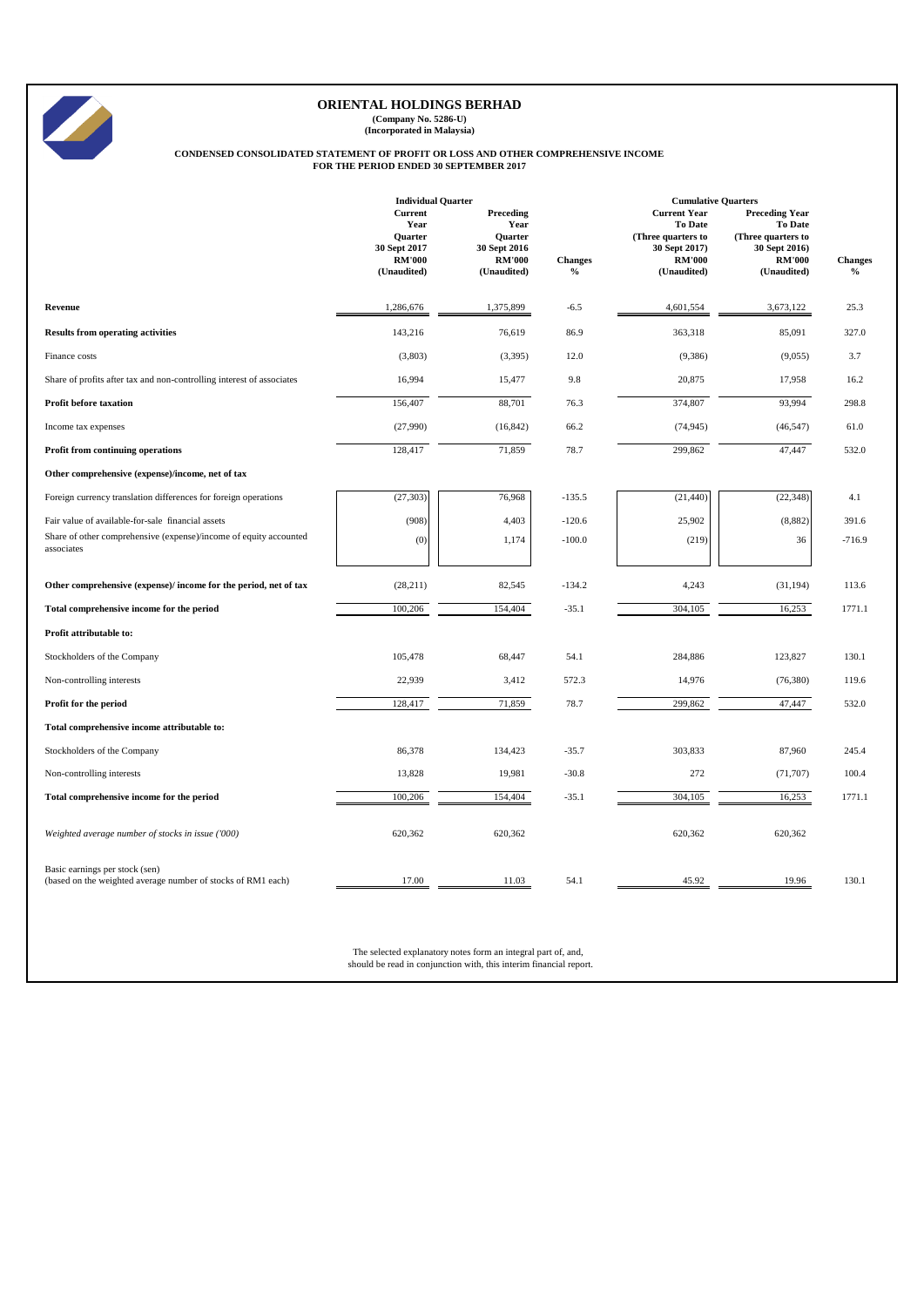

**(Company No. 5286-U) (Incorporated in Malaysia)**

#### **CONDENSED CONSOLIDATED STATEMENT OF PROFIT OR LOSS AND OTHER COMPREHENSIVE INCOME FOR THE PERIOD ENDED 30 SEPTEMBER 2017**

|                                                                               | <b>Individual Quarter</b>                                      |                                                                | <b>Cumulative Quarters</b>                                          |                                                                     |  |
|-------------------------------------------------------------------------------|----------------------------------------------------------------|----------------------------------------------------------------|---------------------------------------------------------------------|---------------------------------------------------------------------|--|
|                                                                               | <b>Current</b><br>Year                                         | Preceding<br>Year                                              | <b>Current Year</b><br><b>To Date</b>                               | <b>Preceding Year</b><br><b>To Date</b>                             |  |
|                                                                               | <b>Ouarter</b><br>30 Sept 2017<br><b>RM'000</b><br>(Unaudited) | <b>Ouarter</b><br>30 Sept 2016<br><b>RM'000</b><br>(Unaudited) | (Three quarters to<br>30 Sept 2017)<br><b>RM'000</b><br>(Unaudited) | (Three quarters to<br>30 Sept 2016)<br><b>RM'000</b><br>(Unaudited) |  |
| Included in the Total Comprehensive Income for the period are the followings: |                                                                |                                                                |                                                                     |                                                                     |  |
| Interest income                                                               | (21, 642)                                                      | (20, 688)                                                      | (64, 429)                                                           | (63, 274)                                                           |  |
| Other income including investment income                                      | (1,623)                                                        | (2,489)                                                        | (33,069)                                                            | (54, 789)                                                           |  |
| Interest expense                                                              | 3.803                                                          | 3,395                                                          | 9.386                                                               | 9,055                                                               |  |
| Depreciation and amortisation                                                 | 34,698                                                         | 35,067                                                         | 105,101                                                             | 95,638                                                              |  |
| Reversal of impairment loss on receivables                                    | (43)                                                           | (154)                                                          | (197)                                                               | (797)                                                               |  |
| Write back of inventories                                                     | $\qquad \qquad \blacksquare$                                   | $\overline{\phantom{a}}$                                       | (12, 871)                                                           | (300)                                                               |  |
| Write off of property, plant and equipment                                    | 64                                                             | $\theta$                                                       | 79                                                                  | 47                                                                  |  |
| (Gain)/Loss on disposal of quoted/unquoted investments                        | (4,211)                                                        | 201                                                            | (26, 587)                                                           | 1,230                                                               |  |
| (Gain)/Loss on disposal of property, plant and equipment                      | (549)                                                          | 2,346                                                          | (2,887)                                                             | 1,733                                                               |  |
| Impairment loss on assets                                                     | 41                                                             | 937                                                            | 232                                                                 | 1,133                                                               |  |
| Unrealised foreign exchange (gain)/loss                                       | (4,870)                                                        | 3.437                                                          | 52,211                                                              | 169,595                                                             |  |
| Realised foreign exchange loss/(gain)                                         | 1,846                                                          | (1, 427)                                                       | 1,569                                                               | 7,827                                                               |  |
|                                                                               |                                                                |                                                                |                                                                     |                                                                     |  |
|                                                                               |                                                                |                                                                |                                                                     |                                                                     |  |

The selected explanatory notes form an integral part of, and,

should be read in conjunction with, this interim financial report.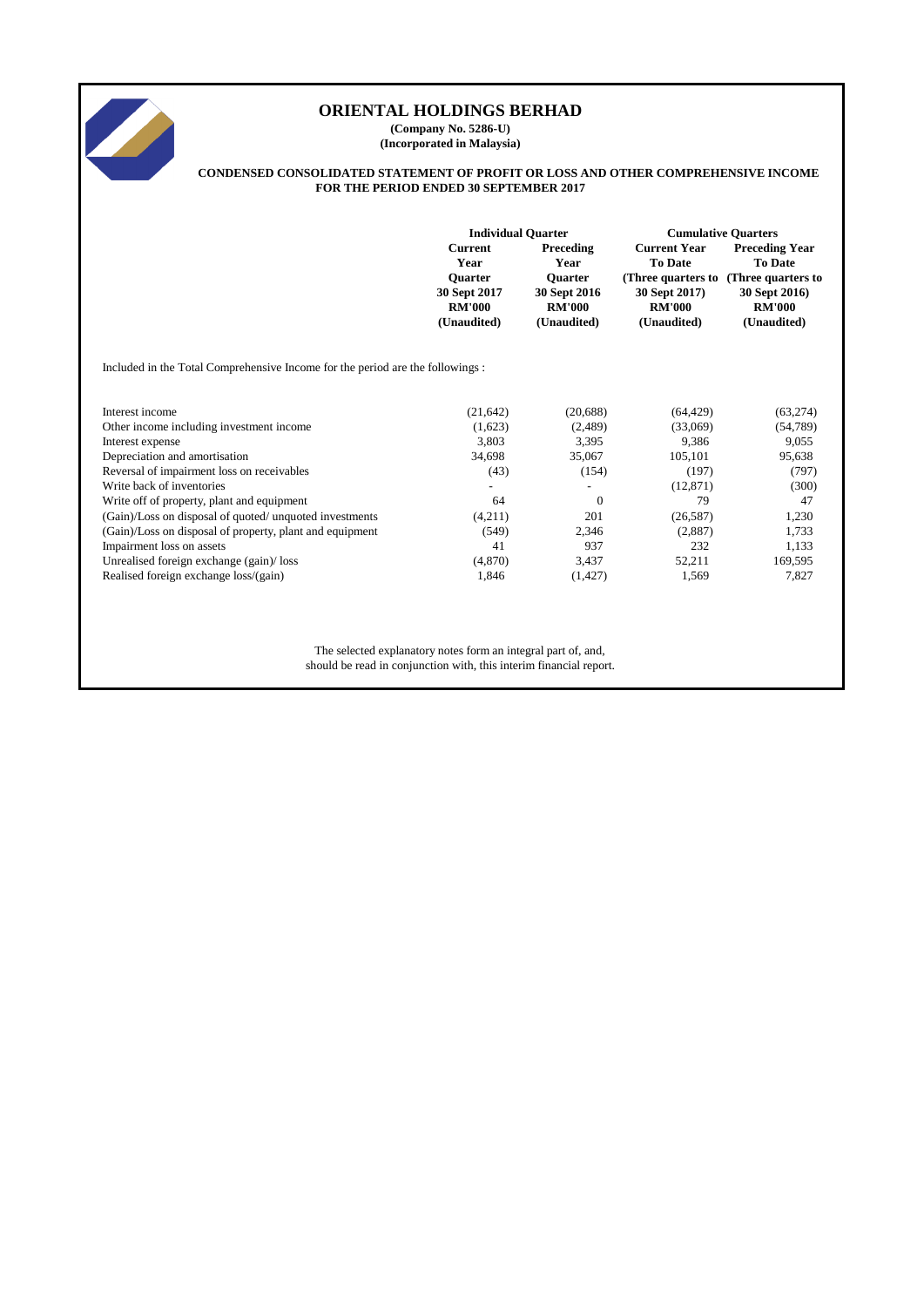

**(Company No. 5286-U)**

**(Incorporated in Malaysia)**

#### **CONDENSED CONSOLIDATED STATEMENT OF CHANGES IN EQUITY FOR THE PERIOD ENDED 30 SEPTEMBER 2017**

|                                                                                         |                  |                 |                          |                          | Attributable to stockholders of the Company |                                                       |         |                          |                            |         |                |                  |                  |
|-----------------------------------------------------------------------------------------|------------------|-----------------|--------------------------|--------------------------|---------------------------------------------|-------------------------------------------------------|---------|--------------------------|----------------------------|---------|----------------|------------------|------------------|
|                                                                                         |                  |                 |                          |                          | Non-distributable                           |                                                       |         |                          | <b>Distributable</b>       |         |                |                  |                  |
|                                                                                         | <b>Share</b>     | Share           |                          | Capital Translation      |                                             | Capital<br>Fair value redemption revaluation Treasury | Asset   |                          | <b>Retained</b>            | Capital |                | Non-controlling  | <b>Total</b>     |
|                                                                                         | capital          | premium reserve |                          | reserve                  | reserve                                     | reserve                                               | reserve | stocks                   | earnings                   | reserve | <b>Total</b>   | interests        | equity           |
| In thousands of RM                                                                      |                  |                 |                          |                          |                                             |                                                       |         |                          |                            |         |                |                  |                  |
| At 1 January 2016                                                                       | 620.394          | 1.099           | 1.073                    | 958,149                  | 76,280                                      | 68                                                    | 474     | (249)                    | 3,948,186                  | 40,248  | 5,645,722      | 893,798          | 6,539,520        |
| Foreign currency translation differences for                                            |                  |                 |                          |                          |                                             |                                                       |         |                          |                            |         |                |                  |                  |
| foreign operations                                                                      |                  |                 |                          | (28, 402)                |                                             |                                                       |         |                          |                            |         | (28, 402)      | 6,054            | (22, 348)        |
| Fair value of available-for-sale financial assets                                       |                  |                 |                          | $\sim$                   | (7,501)                                     |                                                       |         |                          |                            |         | (7,501)        | (1, 381)         | (8,882)          |
| Share of other comprehensive expense of equity accounted                                |                  |                 |                          |                          |                                             |                                                       |         |                          |                            |         |                |                  |                  |
| associates                                                                              |                  |                 |                          | $\sim$                   | 36                                          |                                                       |         |                          |                            |         | 36             |                  | 36               |
| Total other comprehensive (expense)/income for the period                               |                  |                 | $\mathbf{r}$             | (28, 402)                | (7, 465)                                    |                                                       |         |                          | ÷.                         | $\sim$  | (35, 867)      | 4.673            | (31, 194)        |
| Profit/ (Loss) for the period                                                           |                  |                 | $\overline{\phantom{a}}$ | $\epsilon$               | $\sim$                                      |                                                       |         |                          | 123,827                    |         | 123,827        | (76, 380)        | 47,447           |
| Total comprehensive (expense)/income for the period                                     | ×.               | $\sim$          | $\sim$                   | (28, 402)                | (7, 465)                                    | $\sim$                                                | $\sim$  | $\sim$                   | 123,827                    | $\sim$  | 87,960         | (71, 707)        | 16,253           |
| Dividends to stockholders                                                               |                  |                 |                          | ٠                        | $\sim$                                      |                                                       |         |                          | (86, 851)                  | $\sim$  | (86, 851)      | ٠                | (86, 851)        |
| Dividends paid to non-controllng interests<br>Share issued to non-controlling interests |                  |                 |                          | ٠                        |                                             |                                                       |         |                          | $\sim$                     |         | ۰              | (12, 304)<br>300 | (12, 304)<br>300 |
| Total distribution to owners                                                            | ٠                | $\sim$          | ÷.                       | ٠<br>$\sim$              | $\sim$                                      | $\sim$                                                | $\sim$  | $\sim$                   | $\blacksquare$<br>(86.851) | $\sim$  | ÷<br>(86, 851) | (12,004)         | (98, 855)        |
| At 30 September 2016                                                                    | 620,394          | 1,099           | 1,073                    | 929,747                  | 68,815                                      | 68                                                    | 474     | (249)                    | 3,985,162                  | 40,248  | 5,646,831      | 810,087          | 6,456,918        |
|                                                                                         |                  |                 |                          |                          |                                             |                                                       |         |                          |                            |         |                |                  |                  |
|                                                                                         |                  |                 |                          |                          |                                             |                                                       |         |                          |                            |         |                |                  |                  |
|                                                                                         |                  |                 |                          |                          |                                             |                                                       |         |                          |                            |         |                |                  |                  |
| In thousands of RM                                                                      |                  |                 |                          |                          |                                             |                                                       |         |                          |                            |         |                |                  |                  |
| At 1 January 2017                                                                       | 620.394          | 1.099           | 1.073                    | 1,016,084                | 85.035                                      | 68                                                    | 474     | (249)                    | 4,103,638                  | 40.248  | 5,867,864      | 951.046          | 6,818,910        |
| Foreign currency translation differences for                                            |                  |                 |                          |                          |                                             |                                                       |         |                          |                            |         |                |                  |                  |
| foreign operations                                                                      |                  |                 |                          | (1, 175)                 |                                             |                                                       |         |                          |                            |         | (1,175)        | (20, 265)        | (21, 440)        |
| Fair value of available-for-sale financial assets                                       |                  |                 |                          | ٠                        | 20,341                                      |                                                       |         |                          |                            |         | 20,341         | 5,561            | 25,902           |
| Share of other comprehensive expense of equity accounted                                |                  |                 |                          |                          |                                             |                                                       |         |                          |                            |         |                |                  |                  |
| associates                                                                              |                  |                 |                          | $\overline{\phantom{a}}$ | (219)                                       |                                                       |         |                          |                            |         | (219)          | ٠                | (219)            |
| Total other comprehensive (expense)/income for the period                               |                  |                 |                          | (1, 175)                 | 20,122                                      |                                                       |         |                          |                            |         | 18,947         | (14,704)         | 4,243            |
| Profit for the period                                                                   |                  |                 |                          |                          |                                             |                                                       |         |                          | 284,886                    |         | 284,886        | 14,976           | 299,862          |
| Total comprehensive (expense)/income for the period                                     |                  |                 | $\overline{\phantom{a}}$ | (1, 175)                 | 20,122                                      |                                                       |         |                          | 284,886                    |         | 303.833        | 272              | 304,105          |
| Dividends to stockholders                                                               |                  |                 |                          | ä,                       |                                             |                                                       |         |                          | (86, 851)                  | $\sim$  | (86, 851)      | ä,               | (86, 851)        |
| Dividends paid to non-controllng interests                                              |                  |                 |                          |                          |                                             |                                                       |         |                          |                            |         | ä,             | (19,700)         | (19,700)         |
| Disposal/Liquidation of a subsidiary                                                    |                  |                 |                          | $\overline{\phantom{a}}$ |                                             |                                                       |         | $\overline{\phantom{a}}$ | $\overline{\phantom{a}}$   | $\sim$  | ÷              | (84)             | (84)             |
| Total distribution to owners                                                            |                  |                 |                          | ٠                        |                                             |                                                       |         |                          | (86, 851)                  | $\sim$  | (86, 851)      | (19, 784)        | (106, 635)       |
| Transfer in accordance with Section 618(2) of the Companies                             |                  |                 |                          |                          |                                             |                                                       |         |                          |                            |         |                |                  |                  |
| Act 2016                                                                                | 1,167<br>621.561 | (1,099)         | 1.073                    | 1,014,909                | 105,157                                     | (68)                                                  | 474     | (249)                    | 4.301.673                  | 40.248  | 6,084,846      | 931,534          | 7,016,380        |
| At 30 September 2017                                                                    |                  |                 |                          |                          |                                             |                                                       |         |                          |                            |         |                |                  |                  |

Effective from 31 January 2017, the new Companies Act 2016 ("the Act") abolished the concept of authorised share capital and par value of share capital. Consequently, the credit balance of the share premium and capital red become part of the Company's share capital pursuant to the transitional provision set out in Section 618(2) of the Act. Notwithstanding this provision, the Company may within 24 months from the commencement of the Act, use purposes as set out in Section 618(3) of the Act. There is no impact on the numbers of ordinary shares in issue or the relative entitlement of any of the members as a result of this transition.

> The selected explanatory notes form an integral part of, and, should be read in conjunction with, this interim financial report.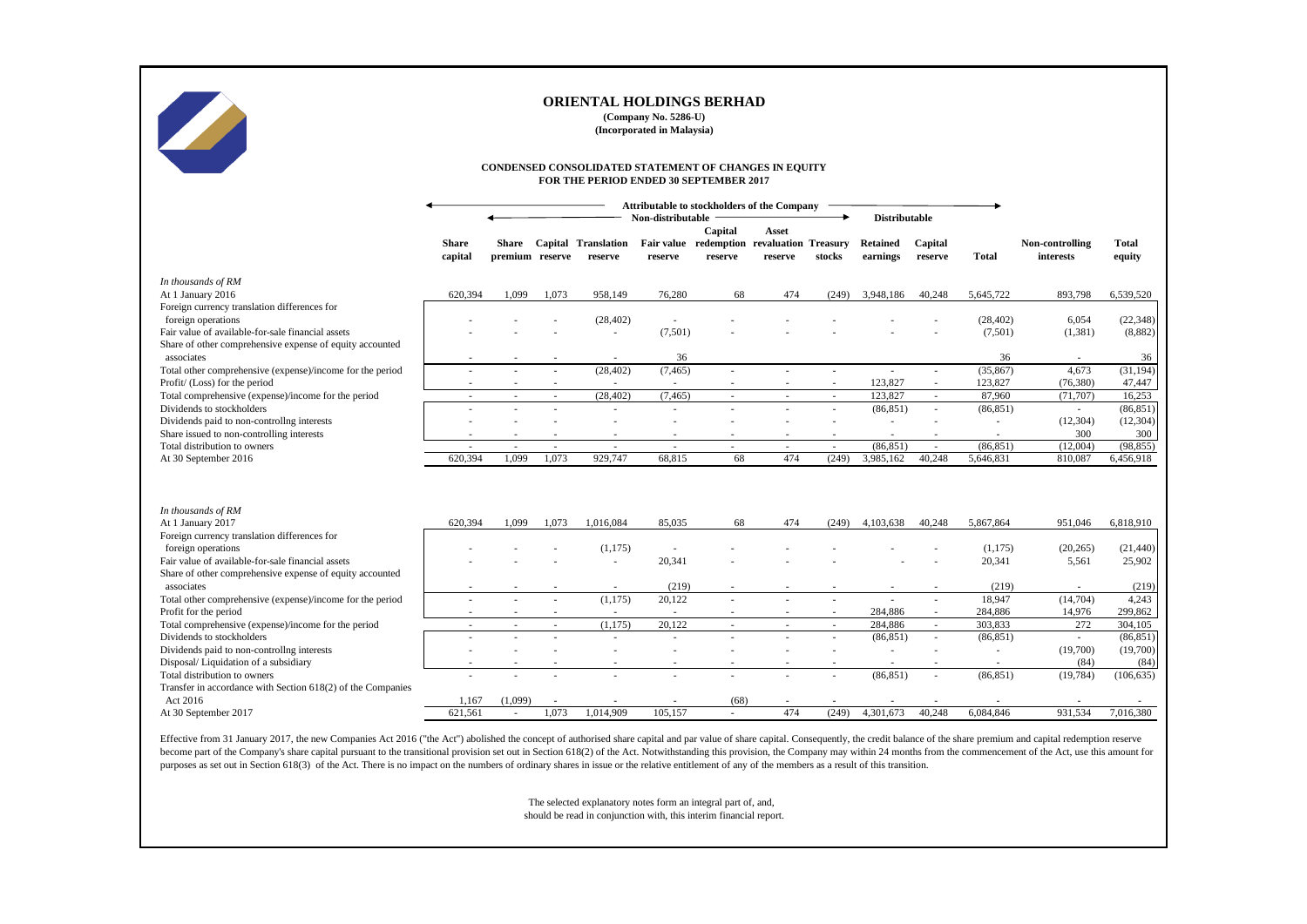# 

## **ORIENTAL HOLDINGS BERHAD**

**(Company No. 5286-U) (Incorporated in Malaysia)**

#### **CONDENSED CONSOLIDATED STATEMENT OF CASH FLOWS FOR THE PERIOD ENDED 30 SEPTEMBER 2017**

|                                                    | <b>Current Year</b><br><b>To Date</b><br>(Three quarters to<br>30 Sept 2017)<br><b>RM'000</b><br>(Unaudited) | <b>Preceding Year</b><br><b>To Date</b><br>(Three quarters to<br>30 Sept 2016)<br><b>RM'000</b><br>(Unaudited) |
|----------------------------------------------------|--------------------------------------------------------------------------------------------------------------|----------------------------------------------------------------------------------------------------------------|
| <b>CASH FLOWS FROM OPERATING ACTIVITIES</b>        |                                                                                                              |                                                                                                                |
| Profit before tax                                  | 374,807                                                                                                      | 93,994                                                                                                         |
| Adjustments for:<br>Non-cash items                 | 160,072                                                                                                      | 267,602                                                                                                        |
| Non-operating items                                | (138, 461)                                                                                                   | (123, 939)                                                                                                     |
| Operating profit before working capital changes    | 396,418                                                                                                      | 237,657                                                                                                        |
| Changes in working capital                         | 245,587                                                                                                      | (236, 876)                                                                                                     |
| Cash flow from operating activities                | 642,005                                                                                                      | 781                                                                                                            |
| Tax paid                                           | (74, 919)                                                                                                    | (79, 031)                                                                                                      |
| Interest paid                                      | (8,139)                                                                                                      | (9,228)                                                                                                        |
| Payment of retirement benefits                     | (242)                                                                                                        | (81)                                                                                                           |
| Net cash flows from/(used in) operating activities | 558,705                                                                                                      | (87, 559)                                                                                                      |
| <b>CASH FLOWS FROM INVESTING ACTIVITIES</b>        |                                                                                                              |                                                                                                                |
| Capital expenditure                                | (314, 224)                                                                                                   | (204, 404)                                                                                                     |
| Purchase of investments                            | (126, 530)                                                                                                   | (73, 054)                                                                                                      |
| Proceeds from disposal of investments              | 87,556                                                                                                       | 63,672                                                                                                         |
| Interest received                                  | 60,996                                                                                                       | 61,804                                                                                                         |
| Dividend received                                  | 39,828                                                                                                       | 62,661                                                                                                         |
| Additions of deferred expenditure                  | (65)                                                                                                         | (63)                                                                                                           |
| Increase in short term investments, net            | (125, 165)                                                                                                   | (90, 195)                                                                                                      |
| Net cash flows used in investing activities        | (377, 604)                                                                                                   | (179, 579)                                                                                                     |
|                                                    |                                                                                                              |                                                                                                                |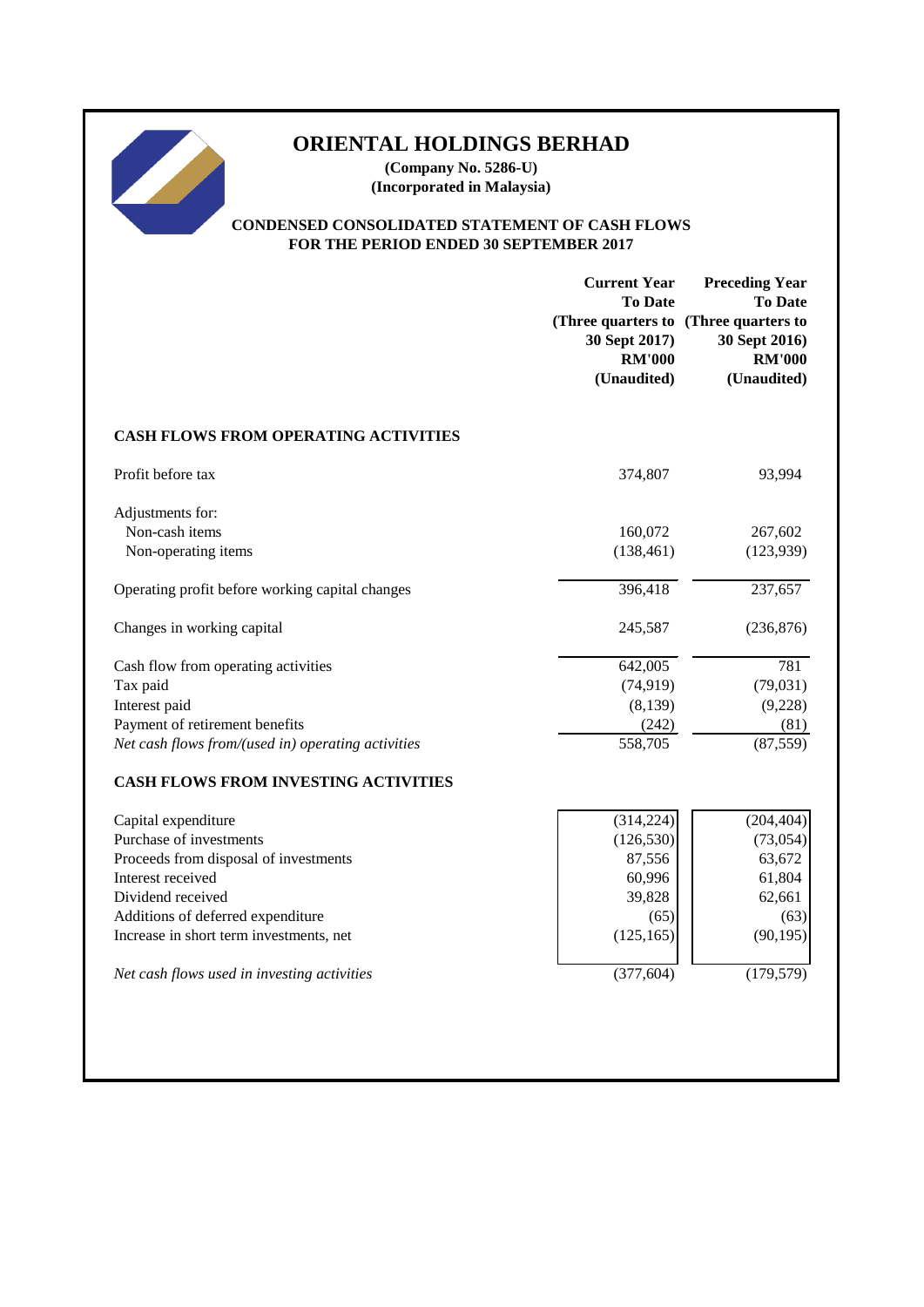| <b>CONSOLIDATED STATEMENT OF CASH FLOWS (Cont'd)</b>                                                                                                                                                         | <b>Current Year</b><br><b>To Date</b><br>(Three quarters to (Three quarters to<br>30 Sept 2017)<br><b>RM'000</b><br>(Unaudited) | <b>Preceding Year</b><br><b>To Date</b><br>30 Sept 2016)<br><b>RM'000</b><br>(Unaudited) |
|--------------------------------------------------------------------------------------------------------------------------------------------------------------------------------------------------------------|---------------------------------------------------------------------------------------------------------------------------------|------------------------------------------------------------------------------------------|
| <b>CASH FLOWS FROM FINANCING ACTIVITIES</b>                                                                                                                                                                  |                                                                                                                                 |                                                                                          |
| Bank borrowings (net)<br>Dividends paid to stockholders<br>Fixed deposits pledged for banking facilities<br>Dividends paid to minority interest<br>Proceeds from issue of shares to non-controlling interest | 261,888<br>(86, 851)<br>(14, 325)<br>(19,700)                                                                                   | 205,336<br>(86, 851)<br>(66, 488)<br>(12, 304)<br>300                                    |
| Net cash flows from financing activities                                                                                                                                                                     | 141,012                                                                                                                         | 39,993                                                                                   |
| Net increase/(decrease) in cash and cash equivalents                                                                                                                                                         | 322,113                                                                                                                         | (227, 145)                                                                               |
| Cash and cash equivalents at 1 January                                                                                                                                                                       | 2,192,937                                                                                                                       | 2,387,114                                                                                |
| Effects of exchange rates on cash and cash equivalents                                                                                                                                                       | (59,239)                                                                                                                        | 4,334                                                                                    |
| Cash and cash equivalents at 30 September (Note 1)                                                                                                                                                           | 2,455,811                                                                                                                       | 2,164,303                                                                                |
| <b>NOTE</b>                                                                                                                                                                                                  | <b>RM'000</b>                                                                                                                   | <b>RM'000</b>                                                                            |
| 1 Cash and cash equivalents consist of: -<br>Cash and bank balances                                                                                                                                          | 1,264,563                                                                                                                       | 871,682                                                                                  |
| Fixed deposits                                                                                                                                                                                               | 1,738,834                                                                                                                       | 1,823,141                                                                                |
| Unit trust money market funds                                                                                                                                                                                | 94,236                                                                                                                          | 35,450                                                                                   |
|                                                                                                                                                                                                              | 3,097,633                                                                                                                       | 2,730,273                                                                                |
|                                                                                                                                                                                                              |                                                                                                                                 |                                                                                          |
| Less:<br>Deposits pledged                                                                                                                                                                                    | (641, 822)                                                                                                                      | (565, 970)                                                                               |

should be read in conjunction with, this interim financial report. The selected explanatory notes form an integral part of, and,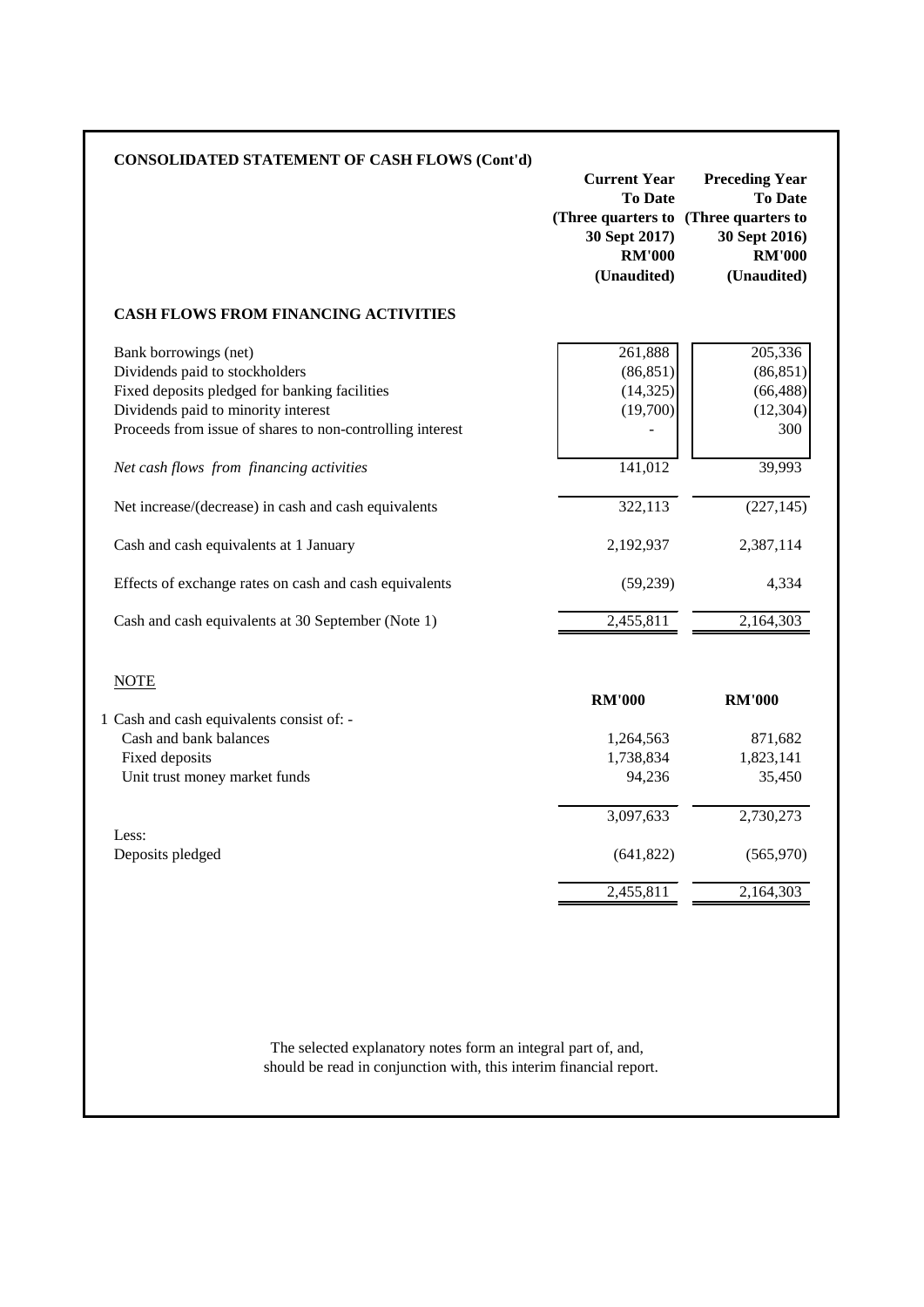#### **SELECTED EXPLANATORY NOTES TO THE INTERIM FINANCIAL REPORT 30 SEPTEMBER 2017**

#### **1. Basis of Preparation**

The Group falls within the scope definition of Transitioning Entities. Transitioning Entities are allowed to defer the adoption of Malaysian Financial Reporting Standards ("MFRS") Framework.

For the financial year ending 31 December 2017, the Group will continue to prepare its financial statements using Financial Reporting Standards ("FRS").

The interim financial report is unaudited and has been prepared in compliance with FRS 134, Interim Financial Reporting and the additional disclosure requirements as in Part A of Appendix 9B of the Revised Listing Requirements.

The interim financial report should be read in conjunction with the most recent annual audited financial statements of the Group for the year ended 31 December 2016. These explanatory notes provide an explanation of events and transactions that are significant to an understanding of the changes in the financial position and performance of the Group since the year ended 31 December 2016.

The accounting policies and methods of computation adopted by the Group in this interim financial report are consistent with the most recent annual audited financial statements for the year ended 31 December 2016 except for the adoption of the following new and revised FRSs, IC Interpretations and Amendments :-

*Adoption of Revised FRSs, IC Interpretations and Amendments*

- Amendments to FRS 12, *Disclosure of Interests in Other Entities (Annual Improvements to FRS Standards 2014-2016 Cycle)*
- Amendments to FRS 107, *Statement of Cash Flows – Disclosure Initiative*
- Amendments to FRS 112, *Income Taxes – Recognition of Deferred Tax Assets for Unrealised Losses*

The adoption of the above amendments to FRSs and IC Interpretation do not have material impact on this interim financial report of the Group.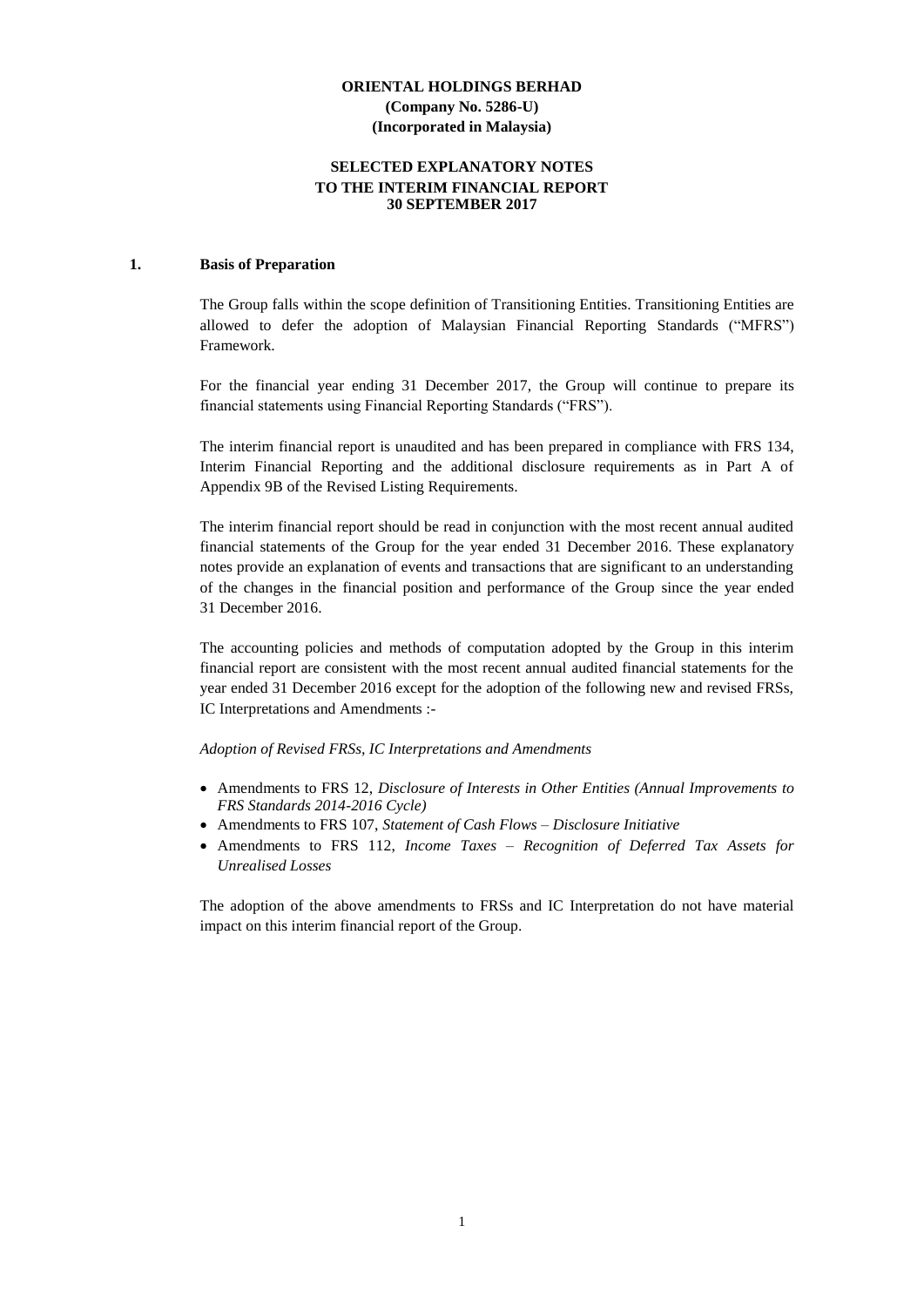#### **SELECTED EXPLANATORY NOTES TO THE INTERIM FINANCIAL REPORT 30 SEPTEMBER 2017 (Cont'd)**

#### **1. Basis of Preparation (Cont'd)**

#### **FRSs, Amendments to FRSs and IC Interpretations issued but not yet effective**

#### *Effective for annual periods beginning on or after 1 January 2018*

- FRS 9, *Financial Instruments (2014)*
- IC Interpretation 22, *Foreign Currency Transactions and Advance Consideration*
- Amendments to FRS 1, *First-time Adoption of [Financial Reporting Standards](http://masb.org.my/pdf/MFRS%201%20042015.pdf) (Annual Improvements to FRS Standards 2014-2016 Cycle)*
- Amendments to FRS 2, *[Share-based Payment](http://www.masb.org.my/pdf/frs2_14sept10.pdf) – Classification and Measurement of Sharebased Payment Transactions*
- Amendments to FRS 128, *Investments in Associates and Joint Ventures (Annual Improvements to FRS Standards 2014-2016 Cycle)*
- Amendments to FRS 140, *Investment Property – Transfers of Investment Property*

#### *Effective for annual periods beginning on or after 1 January 2019*

- FRS 16, *Leases*
- IC Interpretation 23, *Uncertainty over Income Tax Treatments*

#### *Effective for annual periods beginning on or after 1 January 2021*

MFRS 17, *Insurance Contracts*

#### *Effective for annual periods beginning on or after a date yet to be confirmed*

 Amendments to FRS 10, *Consolidated Financial Statements* and FRS 128, *Investments in Associates and Joint Ventures – Sale or Contribution of Assets between an Investor and its Associate or Joint Venture*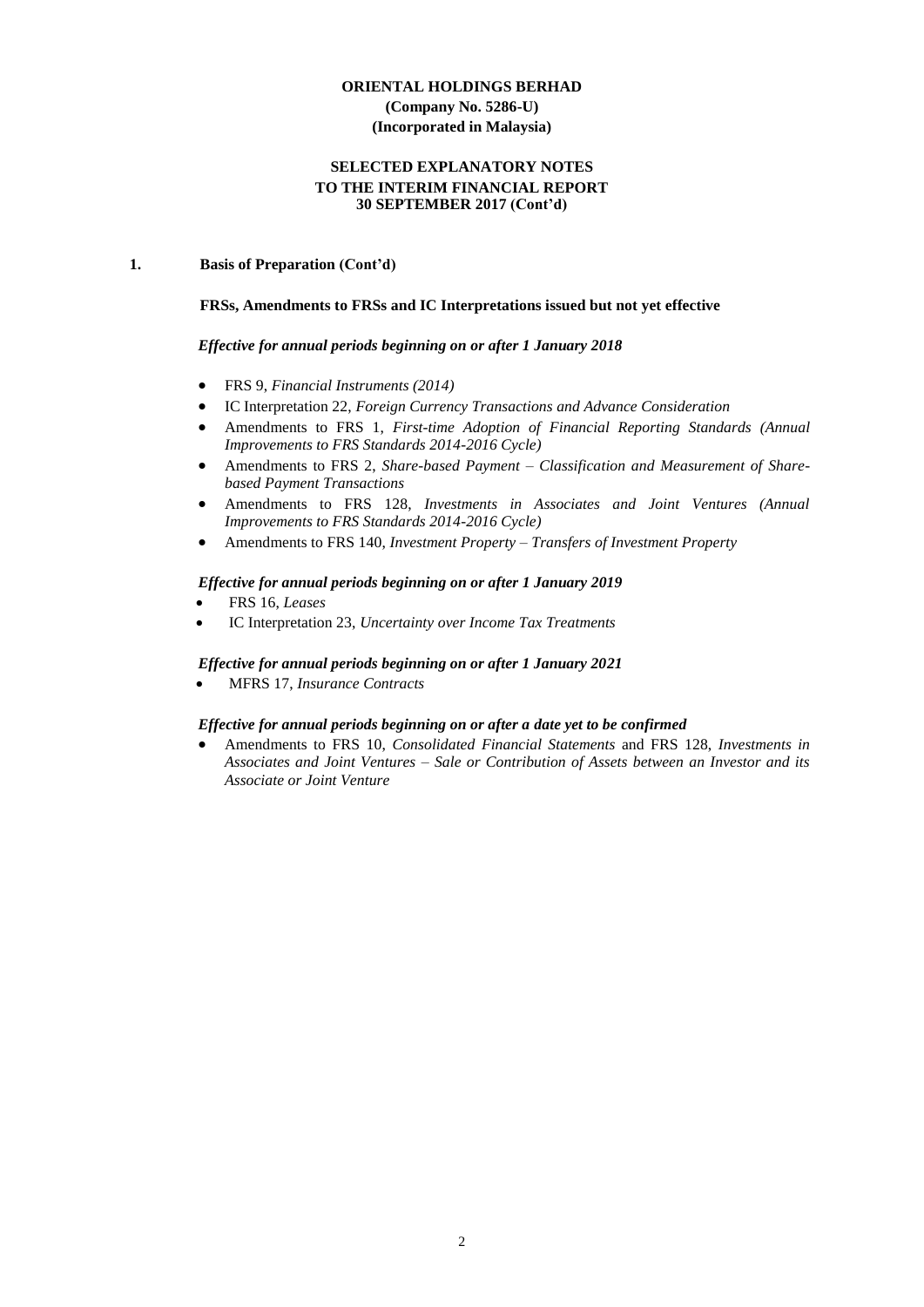#### **SELECTED EXPLANATORY NOTES TO THE INTERIM FINANCIAL REPORT 30 SEPTEMBER 2017 (Cont'd)**

#### **2. Auditors' Qualification**

Not applicable. No qualification on the audit report of the preceding annual financial statements of Oriental Holdings Berhad.

#### **3. Seasonal or Cyclical Factors**

Majority of the business operations of the Group are generally in tandem with the prevailing economic conditions where the Group operates with the exception of a few other sectors. Commodity price is the most significant determinant of the level of profitability for the plantation sector although seasonal factor such as climatic condition also plays a part in determining the production level. The tourism sector will generally perform better during the major festive and holiday seasons.

#### **4. Exceptional Items**

There were no material exceptional items for the period under review.

#### **5. Changes in Estimates**

There were no material changes in estimates of amounts reported in prior financial period.

#### **6. Debt and Equity Securities**

There were no issuance and repayment of debt and equity stocks, stock buy-backs, stock cancellations, stocks held as treasury stocks and resale of treasury stocks for the current financial period to date.

#### **7. Dividends Paid**

Since the end of the previous financial year, the Company paid:

- i) a single tier second interim dividend of 6 sen per ordinary stock (2015 : 6 sen per ordinary stock), totalling RM37,221,710 in respect of the financial year ended 31 December 2016 on 7 April 2017;
- ii) a single tier final dividend of 8 sen per ordinary stock (2015: a single tier final dividend of 6 sen per ordinary stock and single tier special dividend of 2 sen per ordinary stock) totalling RM49,628,946 in respect of the financial year ended 31 December 2016 on 14 July 2017; and
- iii) a single tier interim dividend of 6 sen per ordinary stock (2016: 6 sen per ordinary stock) totalling RM37,221,710 in respect of the financial year ending 31 December 2017 on 9 November 2017.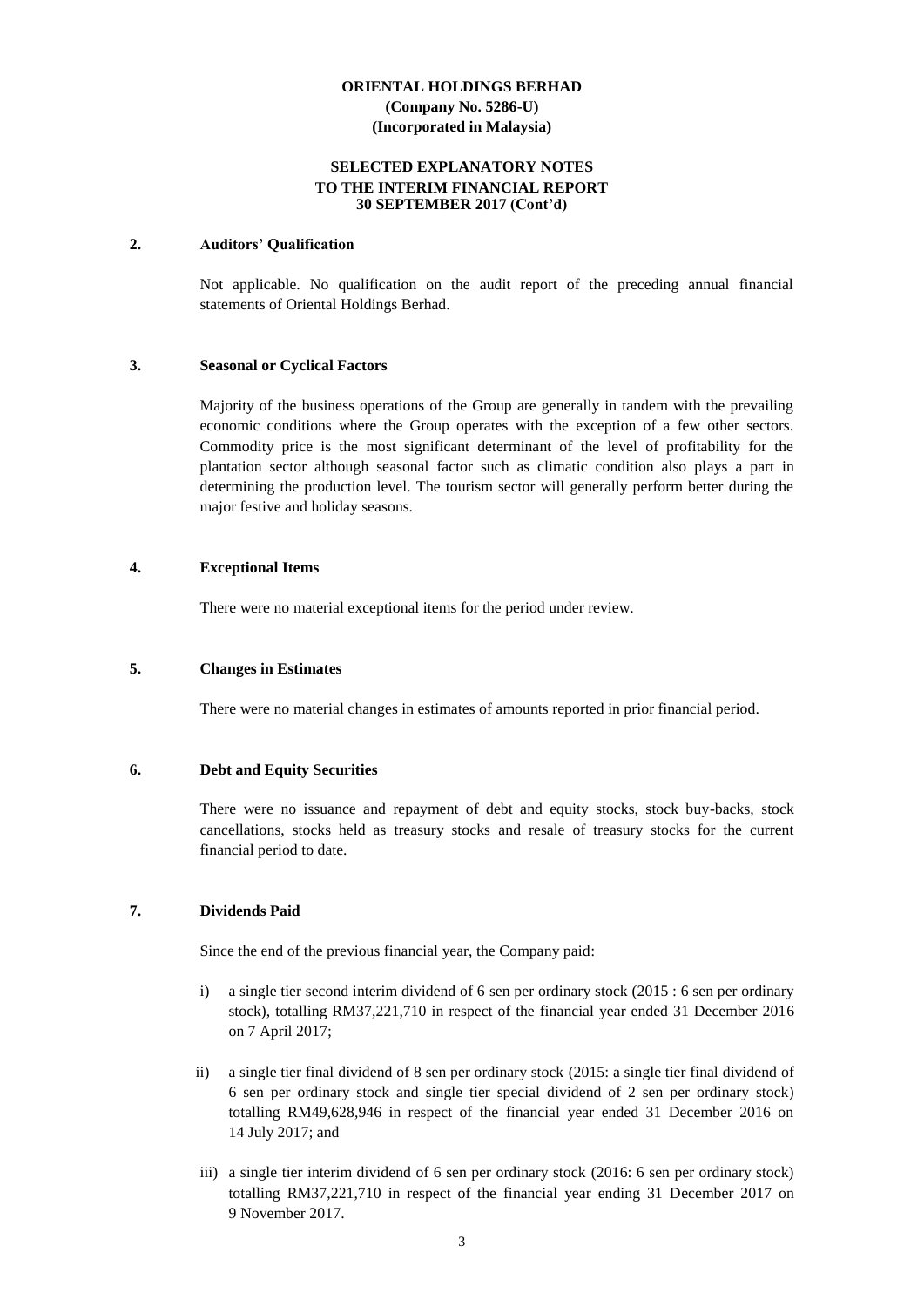#### **SELECTED EXPLANATORY NOTES TO THE INTERIM FINANCIAL REPORT 30 SEPTEMBER 2017 (Cont'd)**

#### **8. Segment Revenue and Results**

|                                 |               |                |                   |                   |               | <b>Investment</b> |                   |                     |                    |              |                  |
|---------------------------------|---------------|----------------|-------------------|-------------------|---------------|-------------------|-------------------|---------------------|--------------------|--------------|------------------|
|                                 |               |                |                   |                   |               | properties &      |                   |                     |                    |              |                  |
|                                 |               |                |                   |                   | Investment    | trading of        |                   |                     |                    |              | <b>Total per</b> |
|                                 | Automotive    |                |                   |                   | holding and   | building          |                   |                     |                    |              | consolidated     |
|                                 | and related   | <b>Plastic</b> | <b>Hotels</b> and |                   | financial     | material          |                   | <b>Total of all</b> | Reconciliation/    |              | financial        |
|                                 | products      | products       | resorts           | <b>Plantation</b> | services      | products          | <b>Healthcare</b> | segments            | <b>Elimination</b> | <b>Notes</b> | statements       |
|                                 | <b>RM'000</b> | <b>RM'000</b>  | <b>RM'000</b>     | <b>RM'000</b>     | <b>RM'000</b> | <b>RM'000</b>     | <b>RM'000</b>     | <b>RM'000</b>       | <b>RM'000</b>      |              | <b>RM'000</b>    |
| 30 September 2017               |               |                |                   |                   |               |                   |                   |                     |                    |              |                  |
| Revenue from external customers | 3,344,347     | 145,520        | 220,576           | 555,758           | 31,708        | 250,130           | 53,515            | 4,601,554           |                    |              | 4,601,554        |
| Inter-segment revenue           | 832           | 144            |                   |                   | 11,612        | 307               |                   | 12,895              | (12,895)           |              |                  |
| Total revenue                   | 3,345,179     | 145,664        | 220,576           | 555,758           | 43,320        | 250,437           | 53,515            | 4,614,449           | (12,895)           |              | 4,601,554        |
| <b>Results</b>                  |               |                |                   |                   |               |                   |                   |                     |                    |              |                  |
| Segment profit/(loss)           | 206,552       | (2,598)        | 36,648            | 76,917            | 40,518        | 17,994            | (12,713)          | 363,318             | 11,489             | A            | 374,807          |
| <b>Assets</b>                   |               |                |                   |                   |               |                   |                   |                     |                    |              |                  |
| Segment assets                  | 3,216,743     | 384,614        | 1,047,690         | 2,236,022         | 432,336       | 1,048,683         | 228,523           | 8,594,611           | 676,586            | В            | 9,271,197        |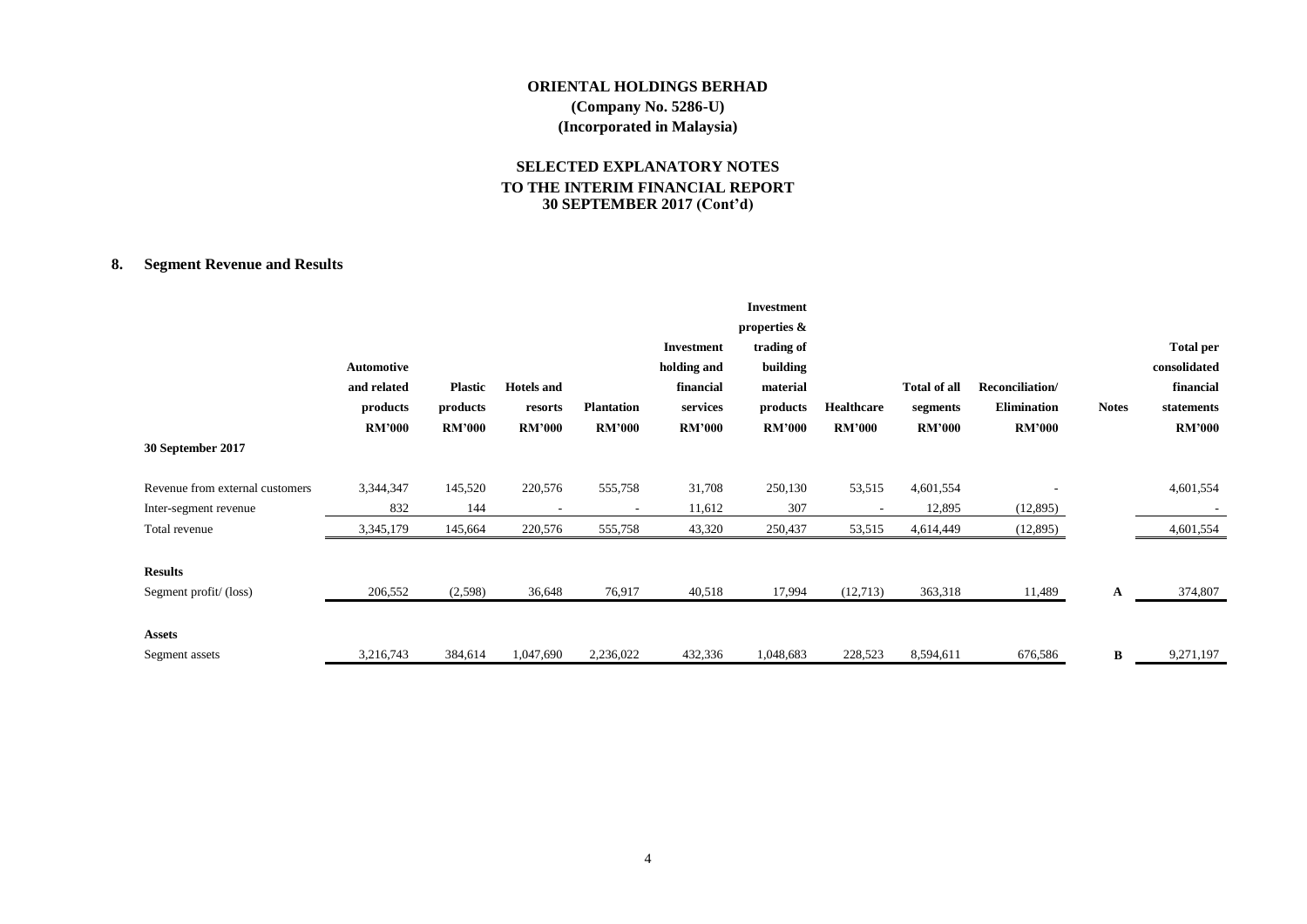#### **SELECTED EXPLANATORY NOTES TO THE INTERIM FINANCIAL REPORT 30 SEPTEMBER 2017 (Cont'd)**

#### **8**. **Segment Revenue and Results (Cont'd)**

|                                 |               |                |                   |                   |               | <b>Investment</b> |                          |                     |                    |              |                  |
|---------------------------------|---------------|----------------|-------------------|-------------------|---------------|-------------------|--------------------------|---------------------|--------------------|--------------|------------------|
|                                 |               |                |                   |                   |               | properties &      |                          |                     |                    |              |                  |
|                                 |               |                |                   |                   | Investment    | trading of        |                          |                     |                    |              | <b>Total per</b> |
|                                 | Automotive    |                |                   |                   | holding and   | building          |                          |                     |                    |              | consolidated     |
|                                 | and related   | <b>Plastic</b> | <b>Hotels</b> and |                   | financial     | material          |                          | <b>Total of all</b> | Reconciliation/    |              | financial        |
|                                 | products      | products       | resorts           | <b>Plantation</b> | services      | products          | <b>Healthcare</b>        | segments            | <b>Elimination</b> | <b>Notes</b> | statements       |
|                                 | <b>RM'000</b> | <b>RM'000</b>  | <b>RM'000</b>     | <b>RM'000</b>     | <b>RM'000</b> | <b>RM'000</b>     | <b>RM'000</b>            | <b>RM'000</b>       | <b>RM'000</b>      |              | <b>RM'000</b>    |
| 30 September 2016               |               |                |                   |                   |               |                   |                          |                     |                    |              |                  |
| Revenue from external customers | 2,639,402     | 160,732        | 203,638           | 304,856           | 54,034        | 280,726           | 29,734                   | 3,673,122           |                    |              | 3,673,122        |
| Inter-segment revenue           | 155           | 44             | 22                |                   | 21,747        | 252               | $\overline{\phantom{a}}$ | 22,220              | (22, 220)          |              |                  |
| Total revenue                   | 2,639,557     | 160,776        | 203,660           | 304,856           | 75,781        | 280,978           | 29,734                   | 3,695,342           | (22, 220)          |              | 3,673,122        |
| <b>Results</b>                  |               |                |                   |                   |               |                   |                          |                     |                    |              |                  |
| Segment profit/(loss)           | 138,362       | (285)          | 32,035            | (69, 614)         | (12,949)      | 13,320            | (15,778)                 | 85,091              | 8,903              | A            | 93,994           |
| <b>Assets</b>                   |               |                |                   |                   |               |                   |                          |                     |                    |              |                  |
| Segment assets                  | 3,035,578     | 421,959        | 987,457           | 1,923,504         | 398,469       | 906,388           | 237,902                  | 7,911,257           | 636,825            | B            | 8,548,082        |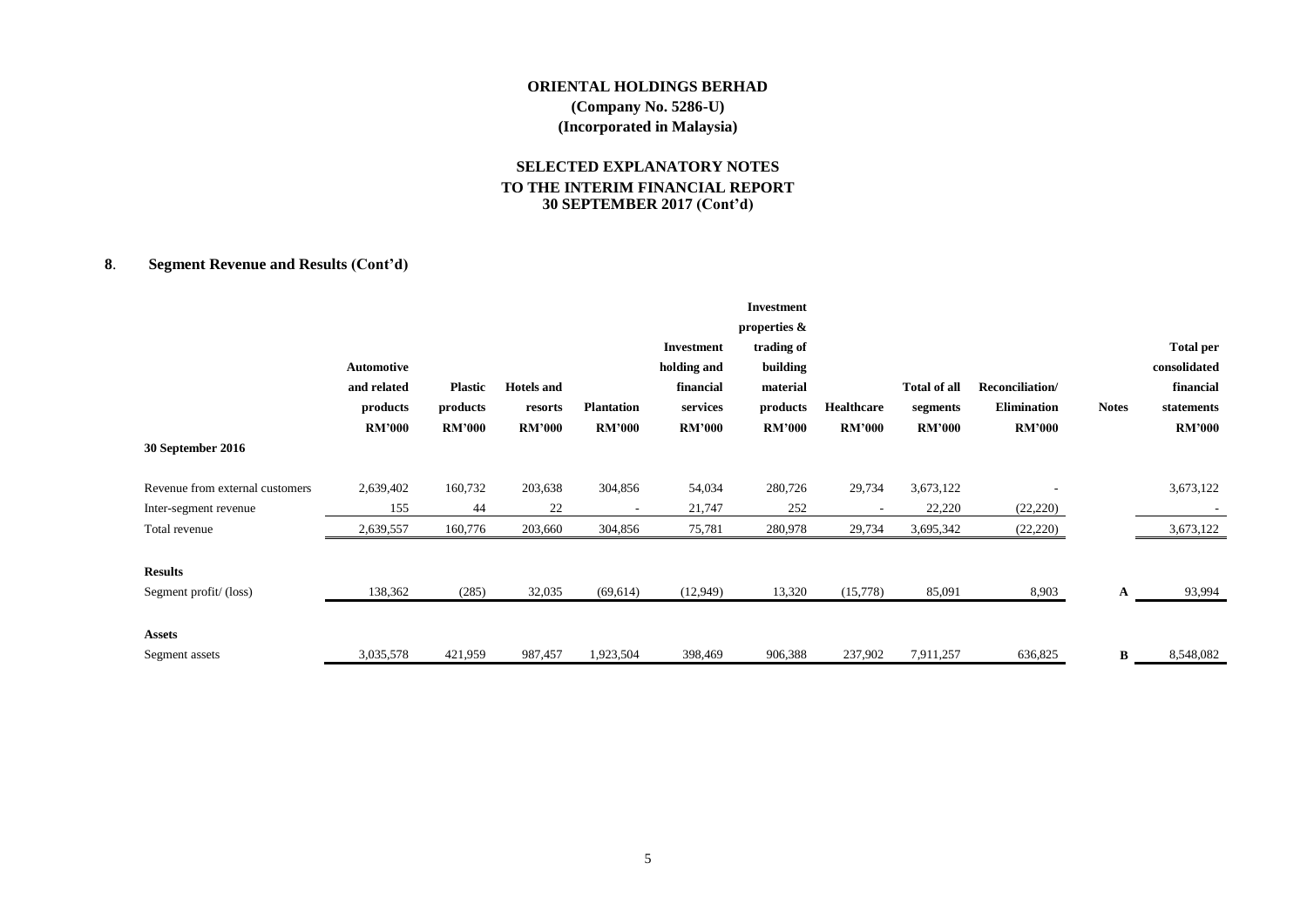#### **SELECTED EXPLANATORY NOTES TO THE INTERIM FINANCIAL REPORT 30 SEPTEMBER 2017 (Cont'd)**

#### **8. Segment Revenue and Results (Cont'd)**

A The following items are added to/ (deducted from) segment profit to arrive at "Profit before tax" presented in the condensed consolidated statements of comprehensive income:

|                                | 30 September | 30 September |
|--------------------------------|--------------|--------------|
|                                | 2017         | 2016         |
|                                | RM'000       | RM'000       |
| Share of results of associates | 20,875       | 17,958       |
| Finance costs                  | (9,386)      | (9,055)      |
|                                | 11.489       | 8.903        |

B The following items are added to segment assets to arrive at total assets reported in the condensed consolidated statement of financial positions:

|                          | 30 September | 30 September |
|--------------------------|--------------|--------------|
|                          | 2017         | 2016         |
|                          | RM'000       | RM'000       |
| Investment in associates | 604,198      | 570,728      |
| Current tax assets       | 35,538       | 34,537       |
| Deferred tax assets      | 36,850       | 31,560       |
|                          | 676,586      | 636,825      |

#### **9. Revaluation of Property, Plant and Equipment**

Not applicable. No valuation policy was adopted for property, plant and equipment. The Group availed the transitional provisions issued by the Malaysian Accounting Standards Board upon adoption of International Accounting Standard No 16 (Revised) to have the 1976 and 1978 revalued assets of land and buildings continue to be stated at their existing carrying amounts less accumulated depreciation.

#### **10. Material Post Balance Sheet Events**

There were no material events subsequent to the end of the period under review which have not been reflected in this interim financial report.

*Notes Nature of adjustments and eliminations to arrive at amounts reported in the consolidated interim financial report*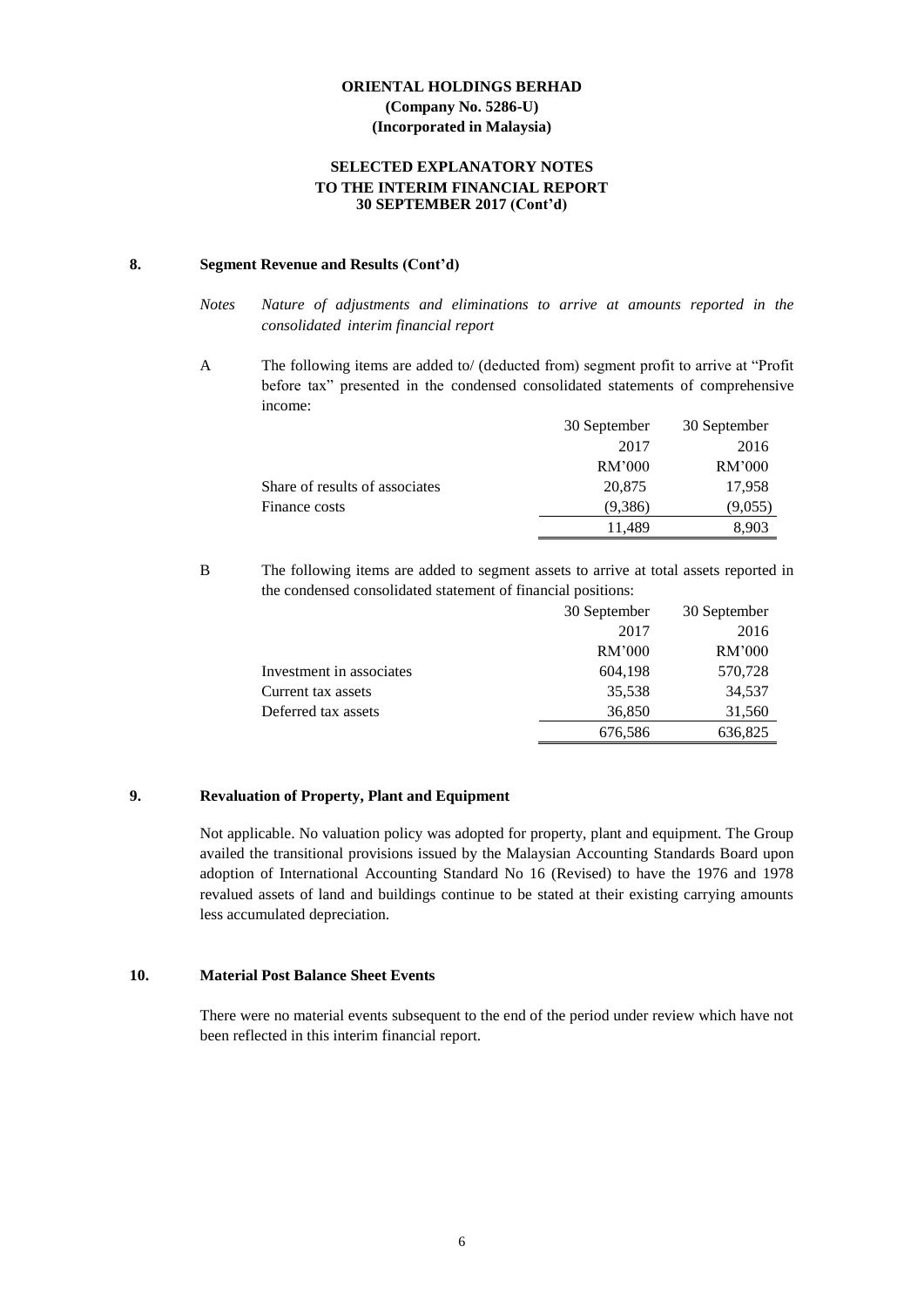#### **SELECTED EXPLANATORY NOTES TO THE INTERIM FINANCIAL REPORT 30 SEPTEMBER 2017 (Cont'd)**

#### **11. Changes in Group's Composition**

There were no changes in the composition of the Group during the current financial period todate other than the following:-

- (i) Oriental Assemblers Sdn Bhd ("OA"), a 91.9% owned subsidiary by the Company and 6.1% owned by the Company's wholly-owned subsidiary, Oriental Rubber & Palm Oil Sdn Berhad ("ORPO") with other minority shareholders, had on 21 June 2016, entered into a Share Purchase Agreement ("SPA") to dispose the collective 100% equity interest in OA to Aroma Kiara Sdn Bhd ("AKSB"). The disposal has been completed on 31 May 2017.
- (ii) Armstrong Component Parts (Vietnam) Co., Ltd ("ACPV"), a wholly-owned subsidiary of Armstrong Auto Parts Sdn Berhad which in turn is 60.26% owned by the Company had on 6 February 2017 submitted the notice of voluntary dissolution and termination of activities to the Vietnamese tax authority. ACPV was involved in the manufacturing of automotive parts before cessation of its business operations in November 2014. The process will take approximately 6 to 12 months to complete.
- (iii) Oriental International Mauritius Pte. Ltd., a wholly-owned subsidiary of the Company, has incorporated a wholly-owned subsidiary company known as OIM (Aust) Pty. Ltd. ("OIM (Aust)") in Australia on 18 April 2017. The initial issued and paid up share capital of OIM (Aust) is AUD100.00 (Australian Dollar One Hundred) only represented by One Hundred Ordinary Share. The issued and paid up capital of OIM (Aust) will be increased as and when necessary. The intended principal activity of OIM (Aust) is property investment holding.
- (iv) Oriental Holdings Berhad ("OHB") had on 16 November 2017 entered into Sale and Purchase Agreement to acquire from Honda Motor Company Ltd. ("Honda Motor") its entire 23.62% equity interest in Armstrong Auto Parts Sdn Bhd ("AAP") for a total cash consideration of RM1.00 only. Upon completion of the acquisition, OHB shall hold 83.88% in AAP where 77.23% is held directly and remaining 6.65% is held indirectly through a wholly owned subsidiary.
- (v) Oriental Holdings Berhad ("OHB") had on 16 November 2017 entered into Sale and Purchase Agreement to acquire from Honda Motor Company Ltd. ("Honda Motor") its entire 25.0% equity interest in Armstrong Cycle Parts (Sdn) Bhd ("ACP") for a total cash consideration of RM2,898,500.00. Upon completion of the acquisition, OHB shall hold 82.14% in ACP.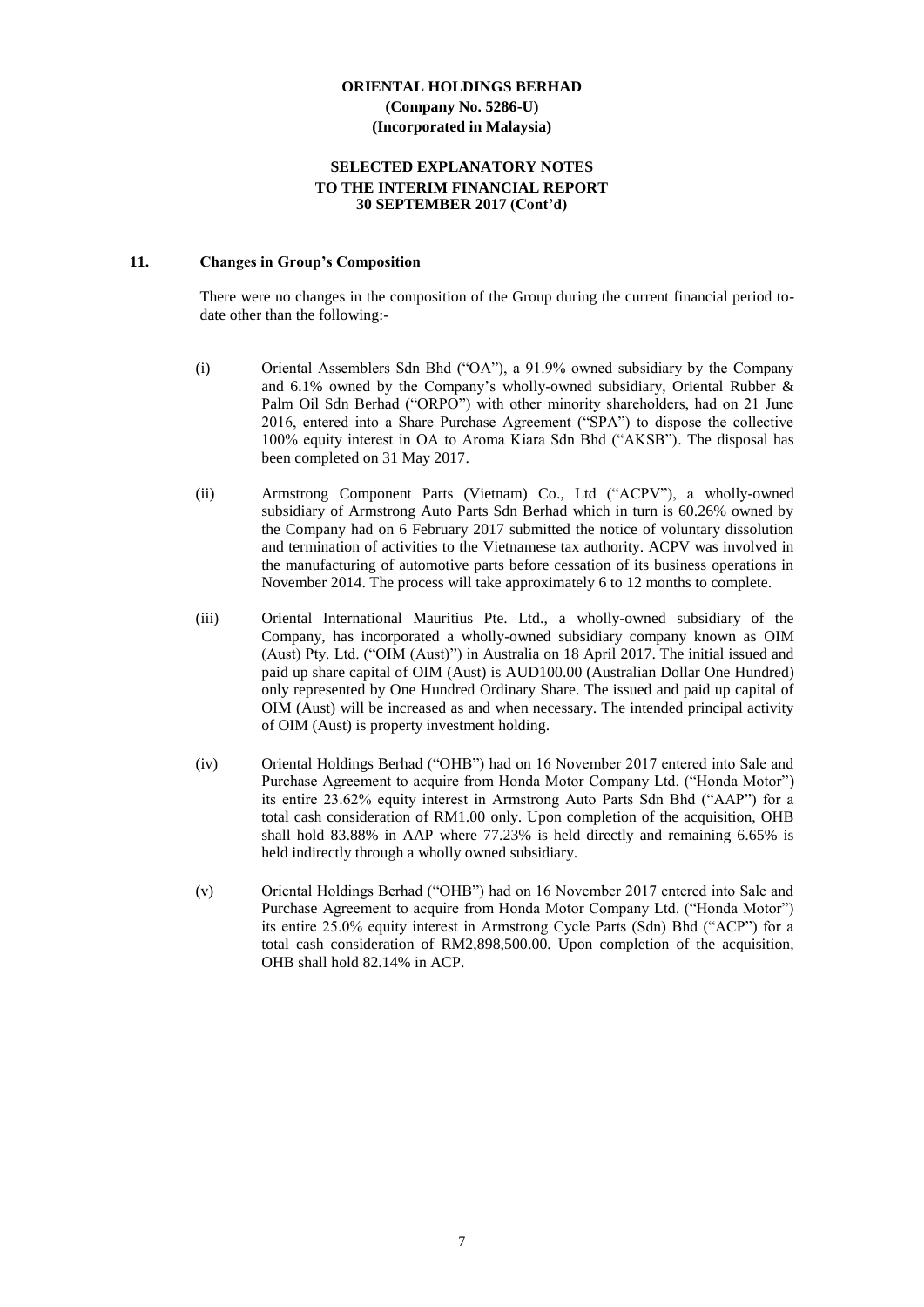#### **SELECTED EXPLANATORY NOTES TO THE INTERIM FINANCIAL REPORT 30 SEPTEMBER 2017 (Cont'd)**

#### **12. Changes in Contingent Liabilities and Assets and Changes in Material Litigations**

There were no contingent liabilities and assets at the end of the reporting period.

Neither the Company nor any of its subsidiaries are engaged in any material litigation, either as plaintiff or defendant and the Directors are not aware of any proceedings pending or threatened, against the Company or any of its subsidiaries or of any facts likely to give rise to any proceedings which might materially affect the position or business of the Company or any of its subsidiaries, financially or otherwise.

#### **13. Review of Group's Performance**

#### *Overall Review*

The Group recorded year to date revenue of RM 4,601.6 million, an increase of 25.3% or RM 928.4 million as compared to RM 3,673.1 million in the corresponding period last year. The improvement in revenue was mainly contributed by the automotive segment by RM 704.9 million as a result of the hike in number of cars sold especially retail operations in Singapore. Improved Group's operating profits by RM 278.2 million was mainly due to the improved gross profit from plantation segment in line with higher CPO and PK sales volume and selling price and lower unfavourable realised and unrealised foreign exchange loss mainly due to depreciation of RM/IDR against JPY borrowings (2017 : RM 53.8 million; 2016 : RM 177.4 million).

The Group achieved year to date profit before tax of RM 374.8 million, a significant 298.8% or RM 280.8 million higher as compared to RM 94.0 million in the corresponding period last year. The higher year to date profit before tax was mainly contributed from plantation, automotive and investment holding segment as described below.

#### *Segmental Analysis*

Performances for each operating segment are as follows:-

The revenue and operating profit for the automotive segment increased by 26.7% to RM 3,344.3 million and 49.3% to RM 206.6 million respectively.

For the retail operations in Singapore, revenue grew by 30.3% in line with the hike in number of cars sold by 27.7%, mainly from the strong product demand ie. Civic, HR-V and City. For the retail operations in Malaysia, sales units increased by 22.9% from strong demand as Honda Malaysia launched four new models namely BR-V, CR-V, Civic and facelift model of Honda City during the year.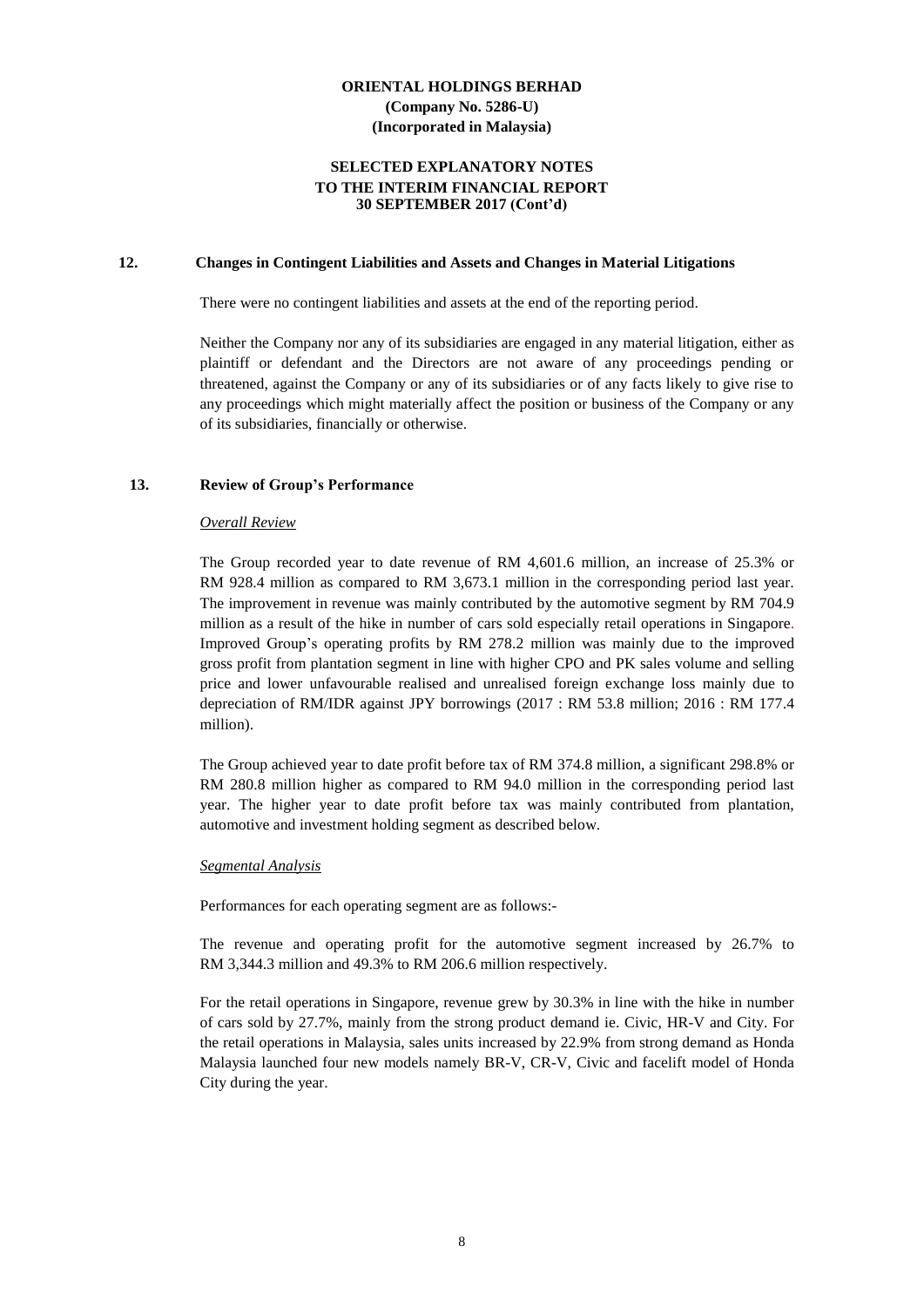#### **SELECTED EXPLANATORY NOTES TO THE INTERIM FINANCIAL REPORT 30 SEPTEMBER 2017 (Cont'd)**

#### **13. Review of Group's Performance (Cont'd)**

The revenue for the plantation segment increased by 82.3% and turnaround from operating loss of RM 69.6 million in 2016 to operating profit of RM 76.9 million supported by higher CPO sales volume (2017: 152,106MT; 2016: 91,524MT) and PK sales volume (2017: 31,934MT; 2016: 17,750MT) by 66.2% and 79.9% respectively. Besides, increase in selling prices compared to 2016 (CPO increased by 16.8%; PK increased by 19.4%) and lower unfavourable unrealised foreign exchange loss (2017: RM 41.5 million; 2016: RM 97.2 million).

The performance for plastic segment remains competitive. The revenue for the segment dropped by 9.5% and suffered higher operating loss by 811.6% (2017: RM 2.6 million; 2016: RM 0.3 million). The decrease was attributable to reduction in orders particularly from its automotive product.

Hospitality segment revenue and operating profit increased by RM 16.9 million (8.3%) and RM 4.6 million (14.4%) respectively. Both revenue and operating profit were driven by the improvement in overall average occupancy rate and average room rate for hotels especially from Australia and New Zealand hotels and higher occupancy rates for office space.

The revenue for investment holding segment decreased by 41.3% was attributable to lower dividend received from other investment. Operating profit increased (2017: RM 40.5 million; 2016 operating loss : RM 12.9 million) due to lower unrealised foreign exchange loss on JPY denominated borrowings (2017: RM 14.3 million; 2016: RM 49.4 million) due to weakening of JPY and gain derived from disposal of a subsidiary of RM 22.3 million.

The revenue for investment properties and trading of building material products segment decreased by 10.9% while operating profit increased by 35.1% (2017: RM 18.0 million; 2016: RM 13.3 million). Despite drop in revenue, overall improved in operating profit attributable to favourable unrealised foreign exchange gain on USD denominated advances (2017: RM 4.6 million; 2016 unrealised exchange loss : RM 0.2 million) and rental income from the newly acquired commercial property in Melbourne, Australia in June 2017.

Healthcare segment's revenue improved by 80.0% with increasing patient load but remained at operating loss of RM 12.7 million (2016 : RM 15.8 million) due to the high fixed operating cost (ie staff costs and depreciation) since its commencement in January 2015.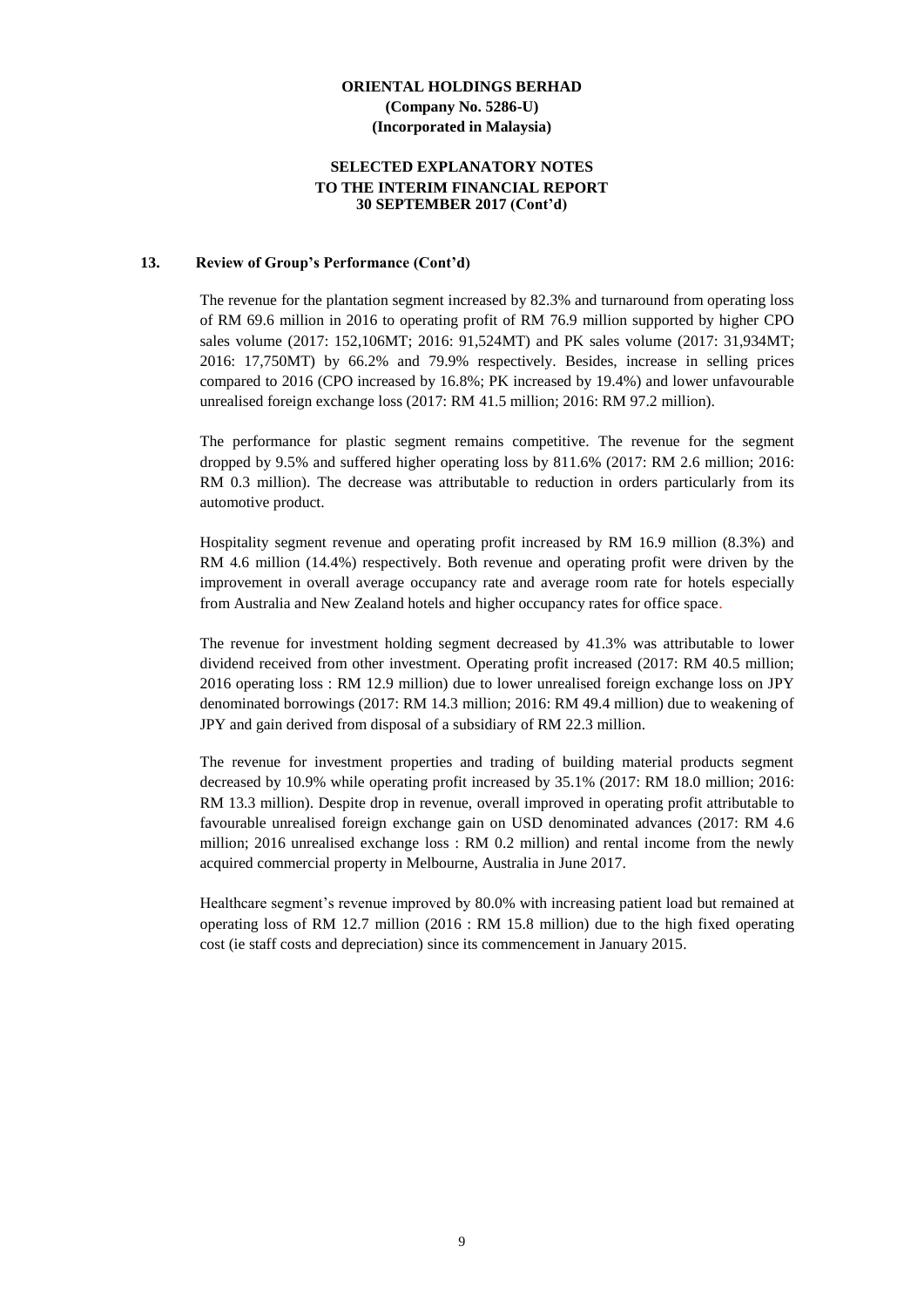#### **SELECTED EXPLANATORY NOTES TO THE INTERIM FINANCIAL REPORT 30 SEPTEMBER 2017 (Cont'd)**

#### **14. Material Change in Profit/ Loss Before Taxation ("PBT"/ "LBT") reported as compared with the immediate preceding quarter**

#### *Overall Review*

The Group's revenue for the third quarter of 2017 was RM 1,286.7 million, a decrease of RM 330.1 million or 20.4% from RM 1,616.8 million in Q2FY17, mainly due to lower contribution from the automotive segment with lower number of cars sold especially for the retail operations in Singapore. Increase in the Group's operating profits by RM 19.7 million was mainly due to favourable unrealised foreign exchange gain in Q3FY17 of RM 4.9 million (Q2FY17 unrealised foreign exchange loss : RM 13.2 million).

The Group's profit for the third quarter of 2017 increased from RM 118.5 million in Q2FY17 to RM 156.4 million in current quarter. The higher profit before tax was mainly contributed by improved performance from plantation segment and favourable unrealised foreign exchange gain of RM 4.9 million (Q2FY17 unrealised foreign exchange loss : RM 13.2 million).

#### *Segmental Analysis*

Performances of each operating segment as compared to the immediate preceding quarter are as follows:-

Revenue from automotive segment dropped by 27.9% to RM 857.5 million, however recorded a constant operating profit of RM 72.5 million (Q2FY17: RM 72.4 million). Revenue for retail operation decreased by 29.6% mainly due to lower number of cars sold especially from retail operations in Singapore. Supply of cars in Singapore has been slow and not able to cope with the demand as Honda factory changed its production line to comply with the Euro VI emission standards taken into effect on 1 September 2017. Despite drop in revenue, operating profit remained constant attributable to improved gross profit margin due to better pricing while last quarter gross profit was affected by car sales for those clearance of non-Euro VI models.

Revenue from plantation segment increased slightly by 0.7% (Q3FY17 : RM 189.3 million; Q2FY17 : RM 188.0 million) and turnaround from operating loss of RM 7.3 million in Q2FY17 to operating profit of RM 52.1 million. The segment managed to register an operating profit due to favourable unrealised foreign exchange gain for the JPY borrowings as a result of strengthening of IDR against JPY.

Revenue for plastic segment increased by 20.1% to RM 55.7 million (Q2FY17 : RM 46.3 million) and recorded an operating profit of RM 1.3 million (Q2FY17 operating loss : RM 1.8 million). Improvement in operating profit was attributable to income derived from compensation by automotive customer for the recovery of the shortfall in investment tooling.

Revenue for hospitality segment increased by 8.0% (Q3FY17 : RM 74.0 million; Q2FY17 : RM 68.5 million) and recorded higher operating profit by 57.6% (Q3FY17 : RM 12.1 million; Q2FY17 : RM 7.7 million). The hotels' overall average occupancy rate and room rate has improved except for a hotel in Australia as currently undergoing refurbishment since June 2017. Hotel in Singapore has re-opened at the end of October 2017 after refurbishment since September 2016.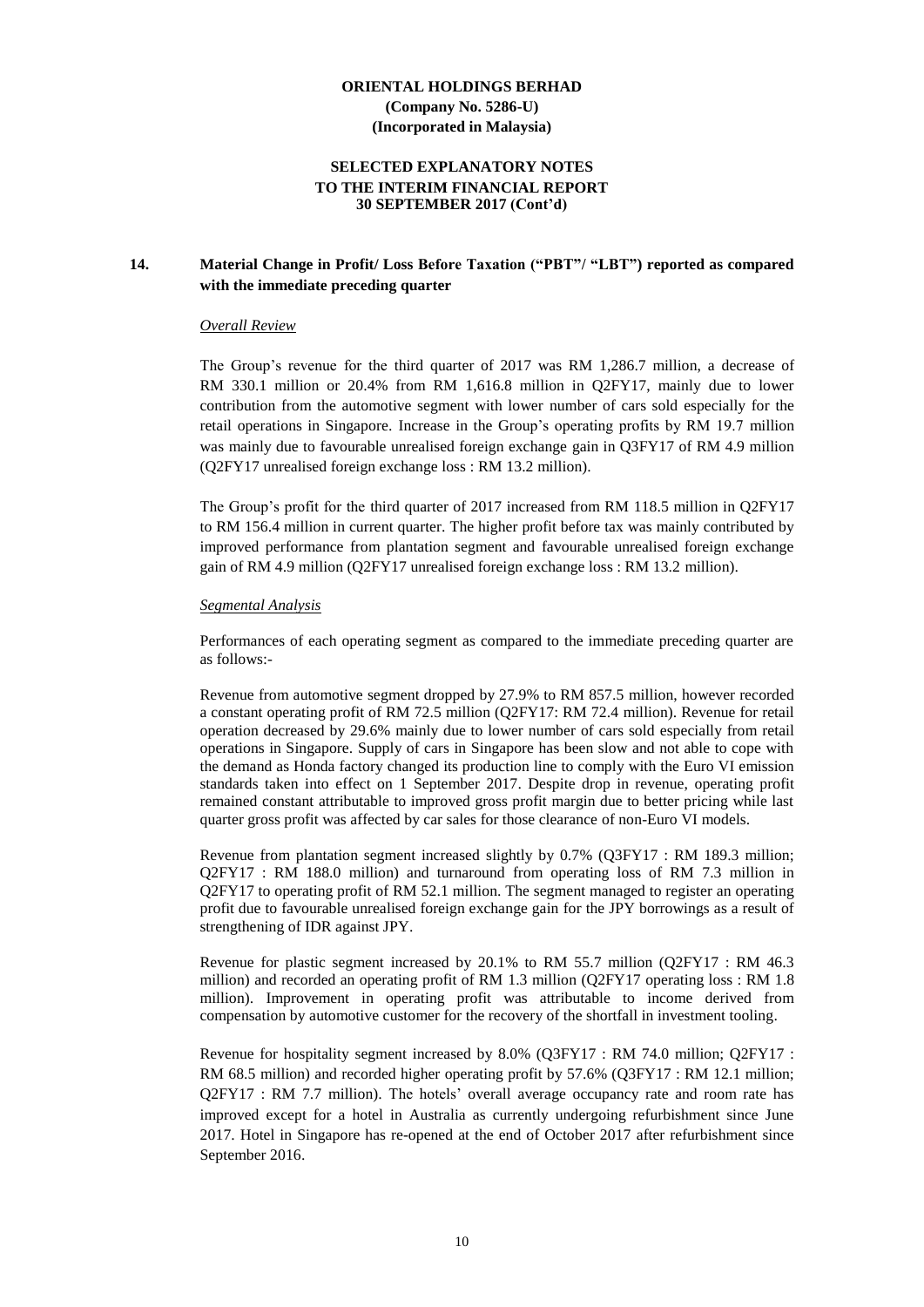#### **SELECTED EXPLANATORY NOTES TO THE INTERIM FINANCIAL REPORT 30 SEPTEMBER 2017 (Cont'd)**

#### **14. Material Change in Profit/ Loss Before Taxation ("PBT"/ "LBT") reported as compared with the immediate preceding quarter (Cont'd)**

Revenue for investment holding segment decreased by 89.3% and recorded an operating profit of RM 0.3 million (Q2FY17 : RM 55.1 million). Lower revenue and lower operating profit both was due to lower dividend income received during the quarter while in Q2FY17 recorded dividend income received from other investment of RM 24.7 million and gain derived from disposal of a subsidiary of RM 22.3 million.

Revenue for investment properties and trading of building material products segment increased by 8.3% mainly improved in profit margin from building material products due to higher selling price. The operating profit increased (Q3FY17: RM 8.5 million; Q2FY17: RM 1.2 million) mainly due to favourable unrealised foreign exchange gain from USD denominated advances.

Healthcare segment recorded improvement in revenue by 15.2% mainly from increasing patient load. Despite increase in revenue, the segment remained at operating loss of RM 3.6 million (Q2FY17: RM 3.8 million) as a result of high fixed operating costs due to still in predevelopment stage from its third year commencement since January 2015.

#### **15. Current Year Prospects**

The automotive segment will continue to contribute to the Group's performance under very competitive market conditions with strong and aggressive promotional campaigns by car companies that are keen to grow their market shares under the current competitive environment. The automotive segment will continue to expand and upgrade its showrooms and service centres including boosting its presence in East Malaysia. The opening of the biggest Honda 4S Centre in Malaysia, located in Tebrau, Johor Bahru is indeed very timely to support the increasing demands and provide more convenience to Honda's growing customer base.

The plastic segment continues to face stiff competitive environment among the local industry players. Limited growth in the overall automotive segment in Malaysia with upcoming new models at smaller volume has impacted the segment's performance. The management will continue exercise cost control, productivity improvement and sourcing for new business ventures to improve the performance of the segment.

The plantation segment will continue to consolidate the present land bank and diversify into investment properties to counteract the volatility of palm oil industry. Besides, the plantation segment will continue to take necessary steps to ensure that all the estates and mills remain efficient and competitive. The forex exposure of the JPY loan are closely monitored and the loans were backed by fixed deposits pledged to banks.

The hospitality segment will optimise the utilisation of the existing assets and improve the operational execution through various organic measures. Hotel in Singapore has re-opened for business at the end of October 2017 after undergoing major refurbishment hence will further contribute to the revenue of the segment.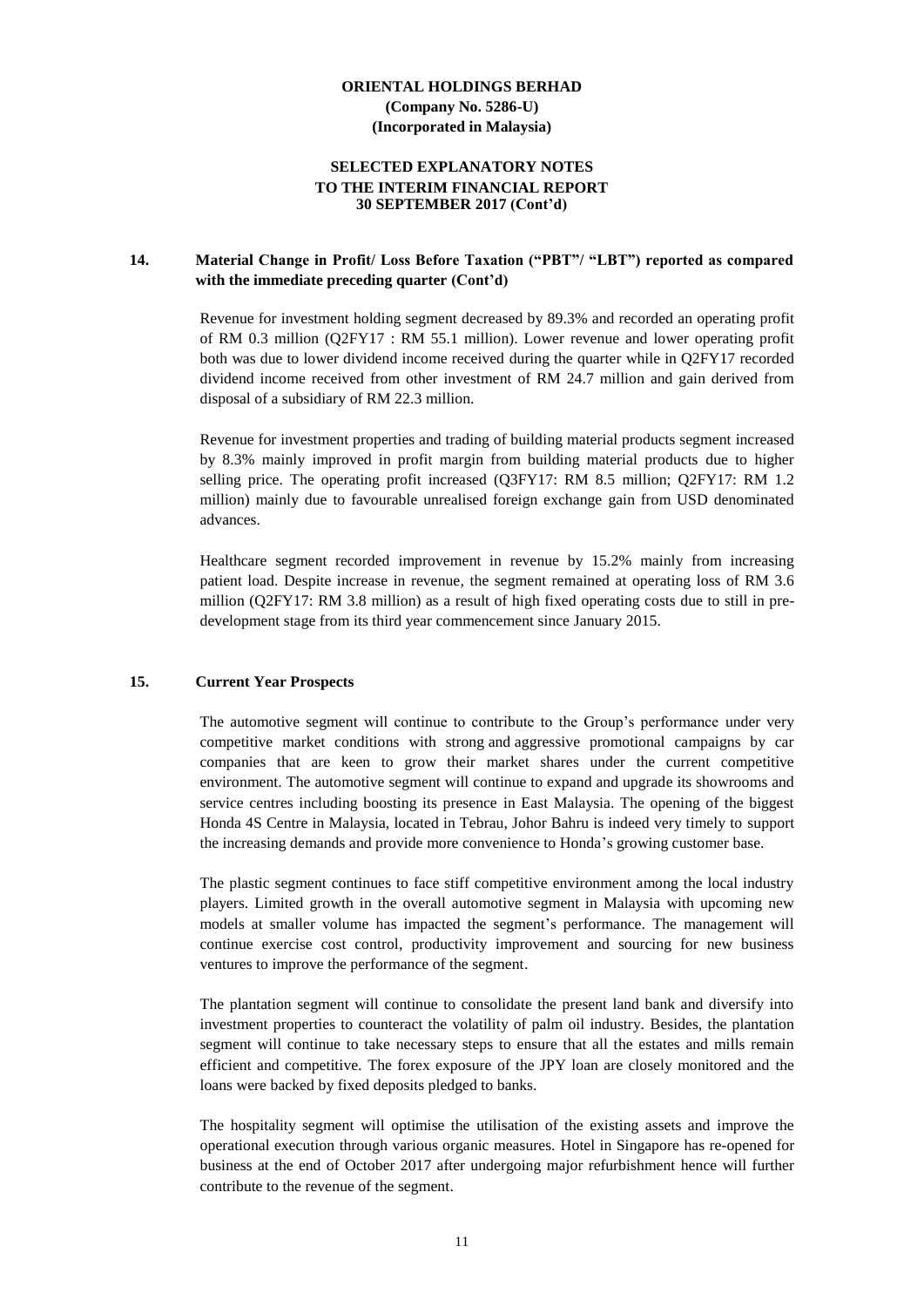#### **SELECTED EXPLANATORY NOTES TO THE INTERIM FINANCIAL REPORT 30 SEPTEMBER 2017 (Cont'd)**

#### **15. Current Year Prospects (Cont'd)**

The investment properties segment will continue to reclaim its remaining 415 acres of land in Melaka and develop the construction of mixed use service apartments and commercial complex in Australia. The recent acquisition of a commercial property in Melbourne, Australia in Q2FY17 will provide further value-add to the segment's performance.

Healthcare segment will continue to focus on enhancing brand awareness and positioning the hospital for sustainable growth.

Given the above Group's operating segment commitments, the Board is optimistic that the Group's performance for the year 2017 will be satisfactory.

#### **16. Variance of Actual Profit from Forecast Profit/Profit Guarantee**

Not Applicable.

#### **17. Taxation**

|                       |               | <b>Individual Quarter</b> | <b>Cumulative Quarter</b> |               |
|-----------------------|---------------|---------------------------|---------------------------|---------------|
|                       | Current       | Preceding                 | Current                   | Preceding     |
|                       | Year          | Year                      | Year                      | Year          |
|                       | Quarter       | Quarter                   | To date                   | To date       |
|                       | 30 Sept 17    | 30 Sept 16                | 30 Sept 17                | 30 Sept 16    |
|                       | <b>RM'000</b> | <b>RM'000</b>             | <b>RM'000</b>             | <b>RM'000</b> |
|                       | (Unaudited)   | (Unaudited)               | (Unaudited)               | (Unaudited)   |
| Current taxation      |               |                           |                           |               |
| Malaysian taxation    |               |                           |                           |               |
| - Based on profit for |               |                           |                           |               |
| the period            | 4,649         | 4,299                     | 13,307                    | 12,377        |
| Under/(Over)          |               |                           |                           |               |
| provision in respect  |               |                           |                           |               |
| of prior period       | 37            | (90)                      | (241)                     | (535)         |
|                       | 4,686         | 4,209                     | 13,066                    | 11,842        |
| Foreign taxation      |               |                           |                           |               |
| - Based on profit for |               |                           |                           |               |
| the period            | 23,272        | 12,473                    | 60,596                    | 34,725        |
|                       | 27,958        | 16,682                    | 73,662                    | 46,567        |
| Deferred taxation     |               |                           |                           |               |
| Current period        | 32            | 160                       | (21)                      | (6)           |
| Under/(Over)          |               |                           |                           |               |
| provision in respect  |               |                           |                           |               |
| of prior period       |               |                           |                           |               |
|                       |               |                           | 1,304                     | (14)          |
|                       | 32            | 160                       | 1,283                     | (20)          |
|                       | 27,990        | 16,842                    | 74,945                    | 46,547        |
|                       |               |                           |                           |               |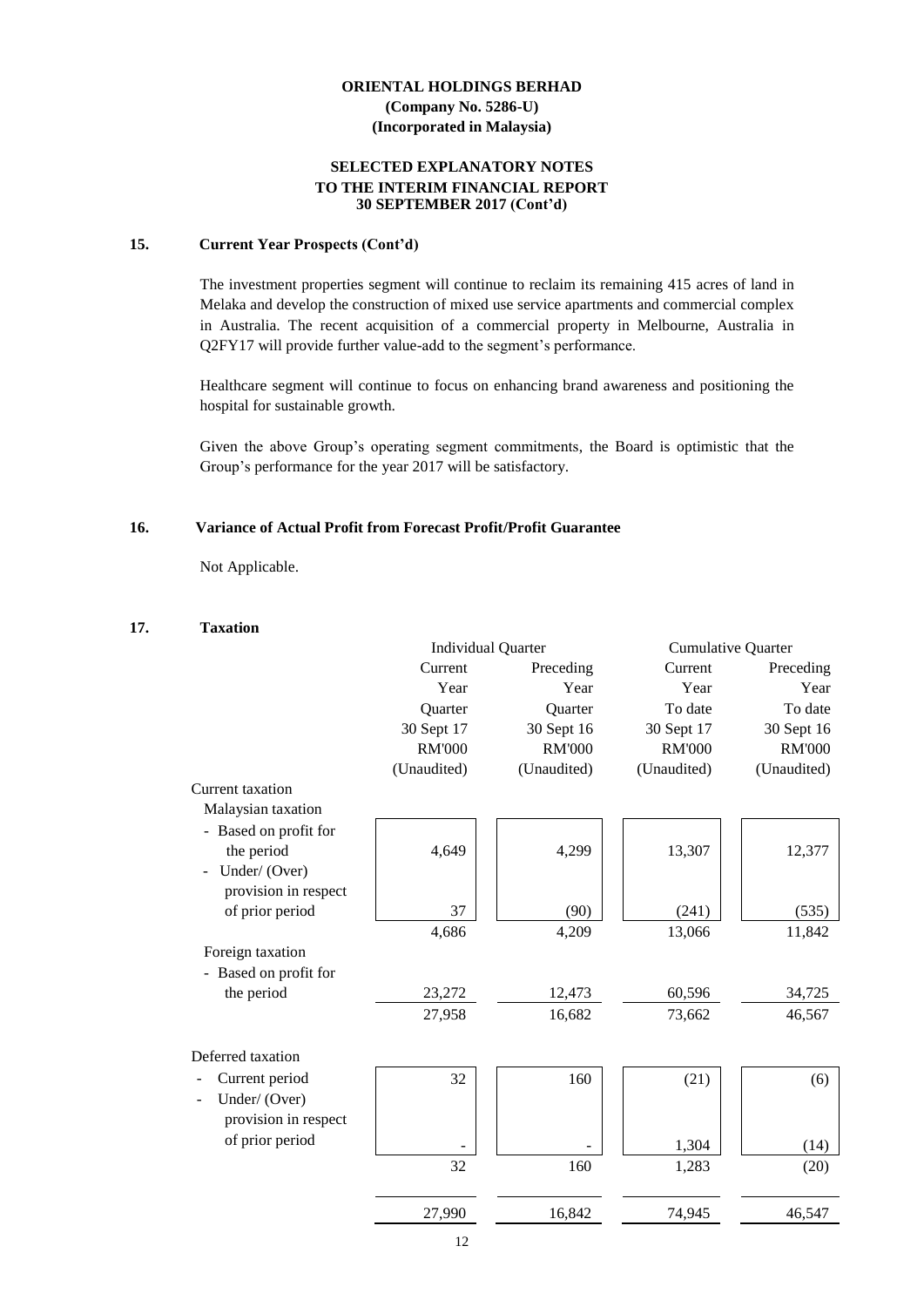#### **SELECTED EXPLANATORY NOTES TO THE INTERIM FINANCIAL REPORT 30 SEPTEMBER 2017 (Cont'd)**

#### **18. Status of Corporate Proposals**

There were no corporate proposals that have been announced by the Company but not completed at the date of this announcement except for the Stock Buy-Back which was approved by the stockholders at the Annual General Meeting on 8 June 2017 for the buy-back of up to 10% or up to 62,039,363 ordinary stocks. There were no stocks buy-back for the period to date.

#### **19. Group Borrowings**

| <b>Interest</b> | Ringgit |                    | →                                |                                                                                                                      |
|-----------------|---------|--------------------|----------------------------------|----------------------------------------------------------------------------------------------------------------------|
|                 |         |                    |                                  |                                                                                                                      |
|                 |         |                    |                                  |                                                                                                                      |
|                 |         |                    |                                  | <b>Total</b>                                                                                                         |
|                 |         |                    |                                  | <b>RM'000</b>                                                                                                        |
|                 | I       |                    |                                  | $\mathbf{I}+\mathbf{II}$                                                                                             |
| $2.5 - 2.8$     | 4,353   |                    |                                  | 4,353                                                                                                                |
|                 |         |                    |                                  |                                                                                                                      |
| $0.9 - 1.4$     |         | JPY 21.995 billion | 824,737                          | 824,737                                                                                                              |
| 2.7             |         | SGD 0.026 billion  | 79,723                           | 79,723                                                                                                               |
|                 |         |                    | 904,460                          | 904,460                                                                                                              |
| 2.4             |         | SGD 0.001 billion  | 1,823                            | 1,823                                                                                                                |
| 3.0             |         | THB 0.003 billion  | 380                              | 380                                                                                                                  |
| $5.1 - 5.3$     |         | IDR 0.534 billion  | 167                              | 167                                                                                                                  |
|                 |         |                    | 2,370                            | 2,370                                                                                                                |
|                 |         |                    |                                  |                                                                                                                      |
| $3.9 - 4.2$     | 39,050  |                    |                                  | 39,050                                                                                                               |
| $0.9 - 1.4$     |         | JPY 17.300 billion | 648,729                          | 648,729                                                                                                              |
|                 | 43,403  |                    | 1,555,559                        | 1,598,962                                                                                                            |
|                 |         |                    |                                  |                                                                                                                      |
| $2.5 - 2.8$     | 10,629  |                    |                                  | 10,629                                                                                                               |
| 2.4             |         | SGD 0.015 billion  | 46,294                           | 46,294                                                                                                               |
| 3.0             |         | THB 0.080 billion  | 10,126                           | 10,126                                                                                                               |
| $5.1 - 5.3$     |         | IDR 15.587 billion | 4,879                            | 4,879                                                                                                                |
|                 |         |                    | 61,299                           | 61,299                                                                                                               |
|                 | 10,629  |                    | 61,299                           | 71,928                                                                                                               |
|                 | 54,032  |                    | 1,616,858                        | 1,670,890                                                                                                            |
|                 | rate %  | <b>RM'000</b>      | <b>Source</b><br><b>Currency</b> | <b>Borrowings denominated in</b><br>← Foreign Currencies<br><b>RM</b><br>Equivalent<br><b>RM'000</b><br>$\mathbf{I}$ |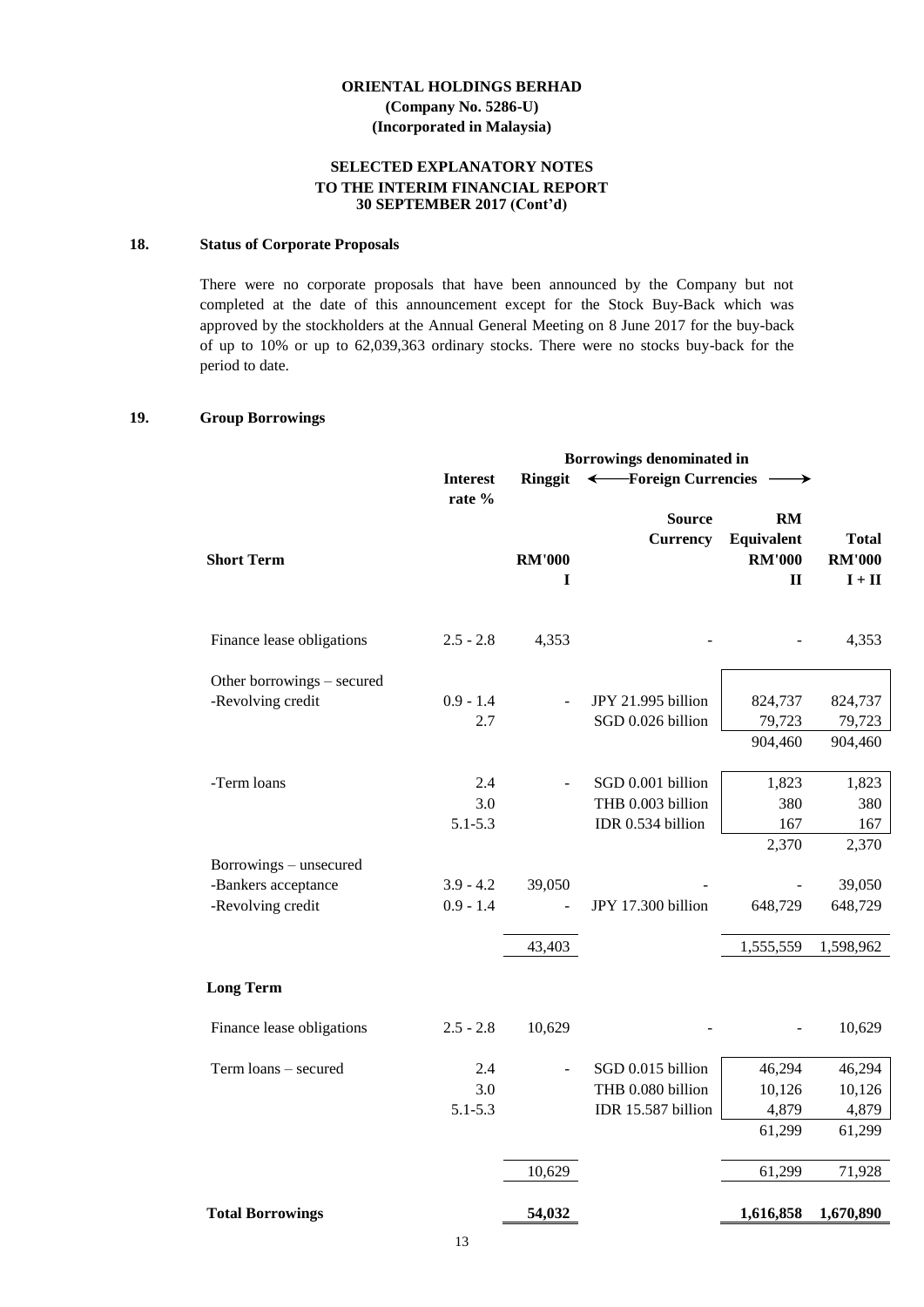#### **SELECTED EXPLANATORY NOTES TO THE INTERIM FINANCIAL REPORT 30 SEPTEMBER 2017 (Cont'd)**

#### **20. Trade receivables**

The ageing analysis of trade receivables (included under trade and other receivables category) as at 30 September 2017 is as follows:

|                           | <b>RM'000</b> | $\frac{6}{9}$ |
|---------------------------|---------------|---------------|
| Not past due              | 267,854       | 88.9          |
| Past due $<$ 3 months     | 24,638        | 8.2           |
| Past due 3-6 months       | 5,197         | 1.7           |
| Past due 6-12 months      | 2.221         | 0.7           |
| Past due more than 1 year | 1,382         | 0.5           |
|                           | 301,292       | 100.0         |

The Group did not impair the past due trade receivables but monitor these receivables closely. No bad and past due debts are anticipated that could materially affect the financial results and financial position of the Group as a whole.

#### **21. Changes in Material Litigations**

Not applicable.

#### **22. Dividend Proposed**

No dividend has been proposed for the current quarter.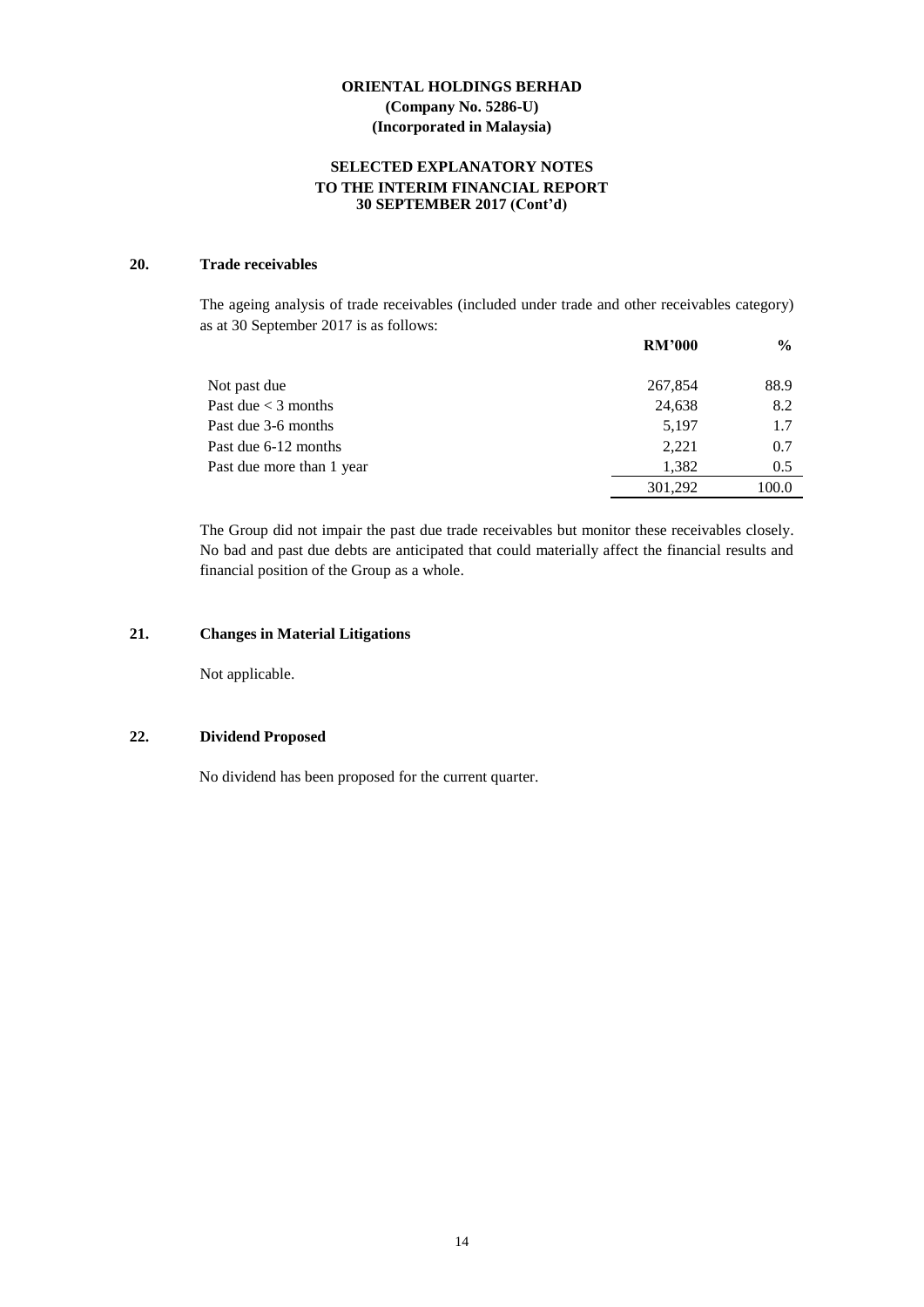#### **SELECTED EXPLANATORY NOTES TO THE INTERIM FINANCIAL REPORT 30 SEPTEMBER 2017 (Cont'd)**

#### **23. Basic Earnings per Stock**

The basic earnings per stock are computed based on the net profit for the year divided by the weighted average number of stocks in issue.

|                                              | Individual Quarter |              | <b>Cumulative Quarters</b> |                   |
|----------------------------------------------|--------------------|--------------|----------------------------|-------------------|
|                                              |                    |              | Current                    | Preceding         |
|                                              | Current            | Preceding    | <b>Year To Date</b>        | Year To Date      |
|                                              | Year Quarter       | Year Quarter | (Three quarters)           | (Three quarters   |
|                                              | 30 Sept 17         | 30 Sept 16   | to $30$ Sept 17)           | to 30 Sept $16$ ) |
|                                              | RM'000             | RM'000       | RM'000                     | RM'000            |
|                                              | (Unaudited)        | (Unaudited)  | (Unaudited)                | (Unaudited)       |
| Net profit for the period<br>attributable to |                    |              |                            |                   |
| Stockholders of the                          |                    |              |                            |                   |
| Company (RM'000)                             | 105,478            | 68,447       | 284,886                    | 123,827           |
| Weighted average<br>number of stocks in      |                    |              |                            |                   |
| issue $(000)$                                | 620,362            | 620,362      | 620,362                    | 620,362           |
| Basic earnings per                           |                    |              |                            |                   |
| stock (sen)                                  | 17.00              | 11.03        | 45.92                      | 19.96             |